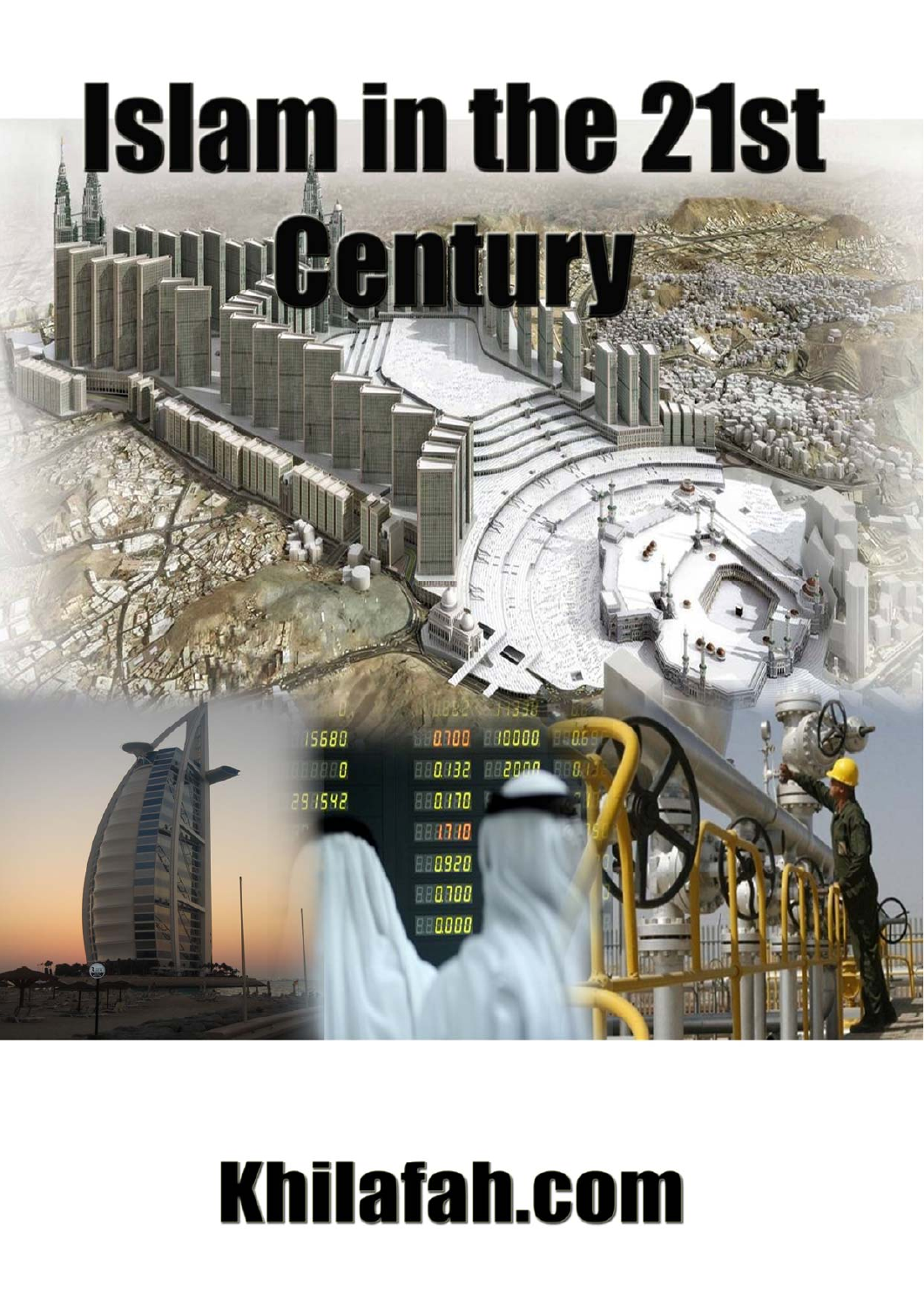الَر كِتَابٌ أَنزَلْنَاهُ إِلَيْكَ لِتُخْرِجَ النَّاسَ مِنَ الظُّلُمَاتِ إِلَى النُّورِ بِإِذْنِ رَبِّهِمْ إِلَى صِرَاطِ الْعَزِيزِ الْحَمِيدِ

*"Alif. Lam. Ra. This is a book which we have revealed to you, [O Muhammad], that you might bring mankind out of darkness into the light by the permission of their Lord - to the path of the Exalted in Might, the Praiseworthy."* (Ibrahim, 14:1)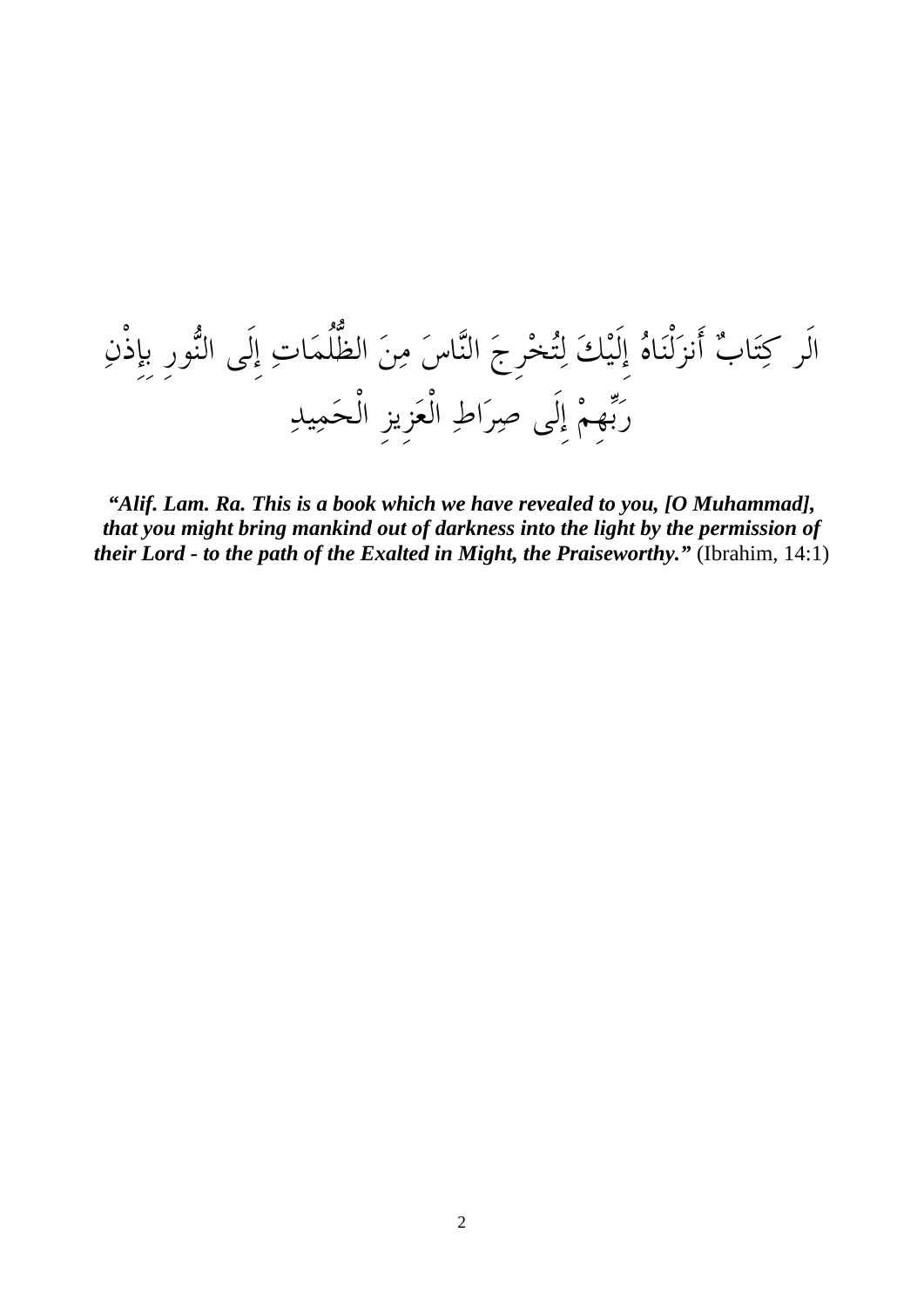# **Contents**

| Introduction                                 | $\overline{4}$ |
|----------------------------------------------|----------------|
| Secularism                                   | 5              |
| Shari'ah Law                                 | 8              |
| Social System                                | 11             |
| Abortion                                     | 13             |
| Homosexuality                                | 15             |
| Cloning                                      | 17             |
| Drug Abuse                                   | 21             |
| Defamation                                   | 23             |
| Space Travel                                 | 25             |
| Intercontinental Ballistic Missiles (ICBM'S) | 26             |
| <b>Intellectual Property</b>                 | 28             |
| Nanotechnology                               | 33             |
| Companies                                    | 34             |
| Conclusion                                   | 37             |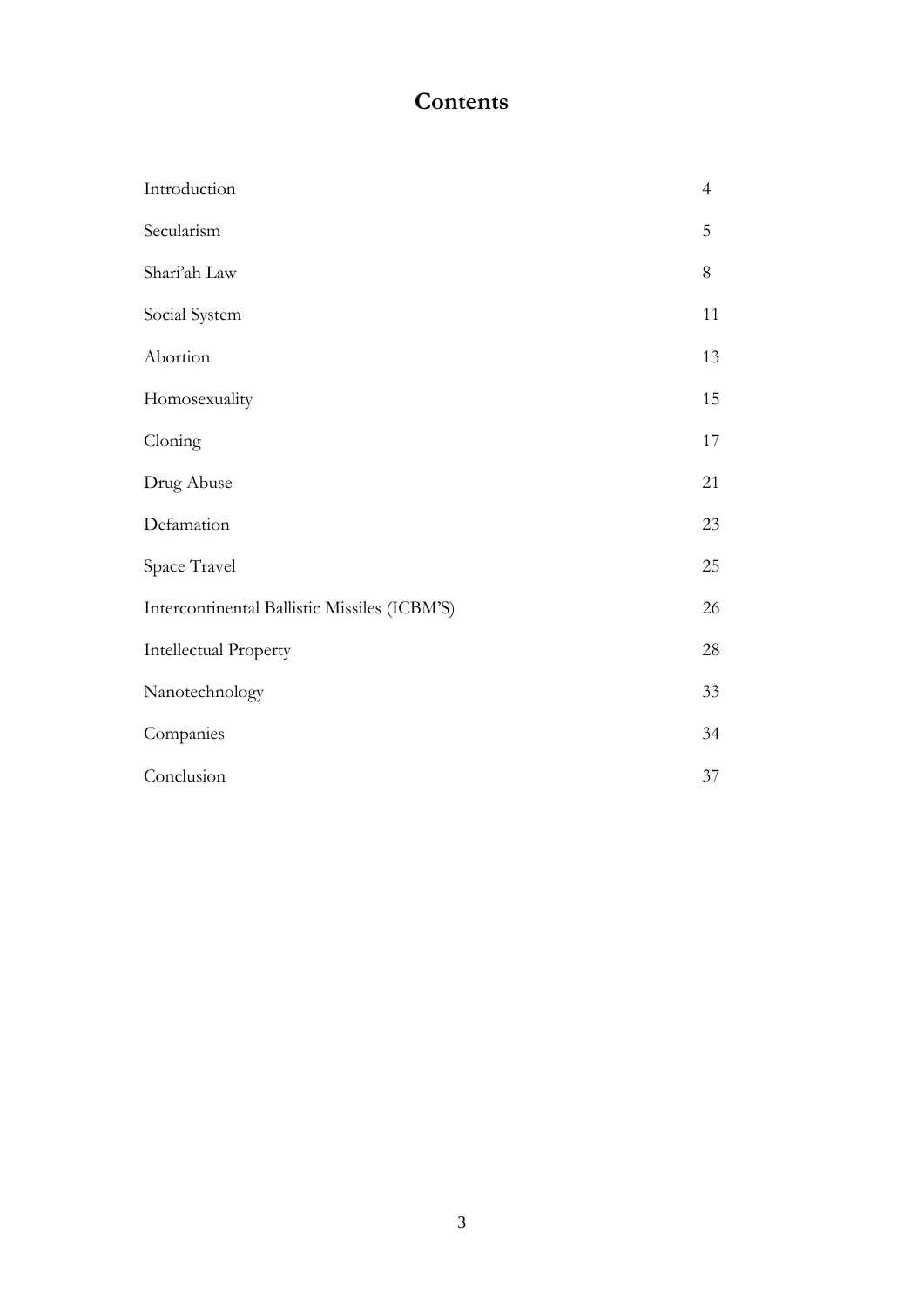# **Introduction**

Since the events of 9/11 and 7/7, Islam and Muslims have increasingly been on the receiving end of a barrage of criticism. Many of the Islamic thoughts and practices have come under unprecedented attack under the banner of Freedom. The caricatures of Prophet Muhammad (Sallallahu 'alaihi wa sallam) and the banning of the Hijab in France are just two examples of the attempts of western secular countries to actively malign Islam. This attack on Islam and Muslims is however not restricted to certain Islamic thoughts and practices. Rather the whole concept of *Shari'ah*, the Islamic legal System, is ferociously attacked. The media portrayal of life under Shari'ah where beating of women, beheadings and lashings are everyday occurrences, are now all too familiar images.

Since the demise of Islam at a state level, the *Shari'ah* has ceased to be the basis of legislation in the Muslim world. What remains of the *Shari'ah* in the Muslim world is only a few scattered laws that are applied haphazardly. This has erroneously given the impression of the unsuitability of *Shar'iah* in the 21<sup>st</sup> century to deal with new issues and to solve modern, day-to-day problems.

This booklet will explore and contrast some of the problems of the  $21<sup>st</sup>$  century and compare the manner in which secularism and Islam attempt to solve them. This booklet will look at how the Shari'ah texts are capable of dealing with any issue, be they social, economic or international. The book will scrutinise the applicability of the shari'ah in the  $21^{st}$  century through looking at a variety of  $21^{st}$ century issues. A comparison will be made between the *Shari'ah* approach to tackling issues and the secular methodology and its effects.

26<sup>th</sup> September 2009 Adnan Khan Zaynab Ismail Shabina Khan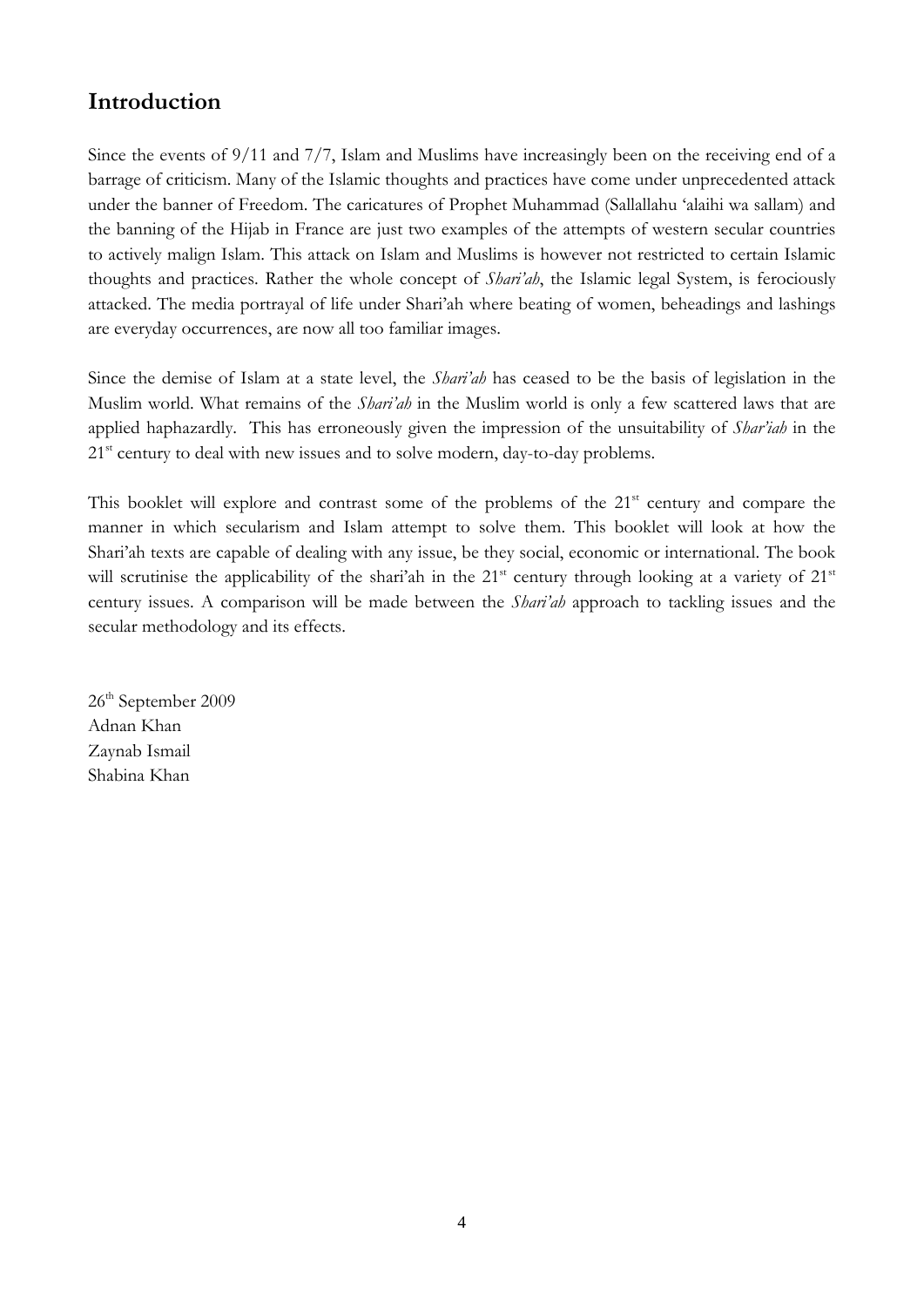## **Secularism**

The Enlightenment for the West is the equivalent of the revelation of the Qur'an for the Muslims. It was the period in which an intense struggle took place between the Christian Church and the European thinkers and philosophers who wanted the removal of the Church as an authority. It was also a period in which a number of scientific discoveries were made that directly challenged the fundamental teachings of the Church.

The intellectual revolution that took place in Europe eventually led to the complete separation of the Church from the State. Due to the efforts of the philosophers, writers and intellectuals, this struggle comprehensively transformed European thought. Many movements were established that played a great part in the emergence of new opinions about life. Some of the most significant events that occurred were the change of the political and legislative systems of nation states. The spectre of the despot monarchy gradually disappeared to be replaced by republican systems based on representative rule and national sovereignty. This had the effect of triggering the awakening of Europe from its slumber and marked the beginning of the Industrial Revolution.

The European philosophers made self-interest the primary motivation in life. After living under the arbitrary authority of the Church for centuries, man was finally free to live as he pleased. Naturally once freedom was attained, what else could act as a motivator except for benefit and self-interest (famously codified as 'Utilitarian Theory' by Jeremy Bentham).

The thinkers who called for freedom argued that human beings should be free to pursue their own happiness without facing any form of coercion or undue influence. Historically, in the context of Europe, widespread coercion usually stemmed from a religious authority or a government. As political freedom meant people being free, particularly from religious and government influence, to maximise their personal benefit, it was only natural for a believer in

*The European philosophers made selfinterest the primary motivation in life. After living under the arbitrary authority of the Church for centuries, man was free in life as he pleased. Naturally once freedom was attained, what else could act as a motivator except for benefit and self-interest* 

freedom to seek to establish Secularism as the only form of legislation. Political freedom in Secular societies is therefore the right to legislate to maximise individual freedoms. In this case, the question of the existence of a Creator inevitably becomes irrelevant when it comes to politics and legislation.

The US Declaration of Independence of 1776 first established freedom (liberty) as its basis:

**"We hold these Truths to be self-evident, that all Men are created equal, that they are endowed by their Creator with certain unalienable Rights, that among these are Life, Liberty and the Pursuit of Happiness"** 

(The Declaration of Independence, 1776)

The Declaration then continues to elaborate on the principles of a secular government: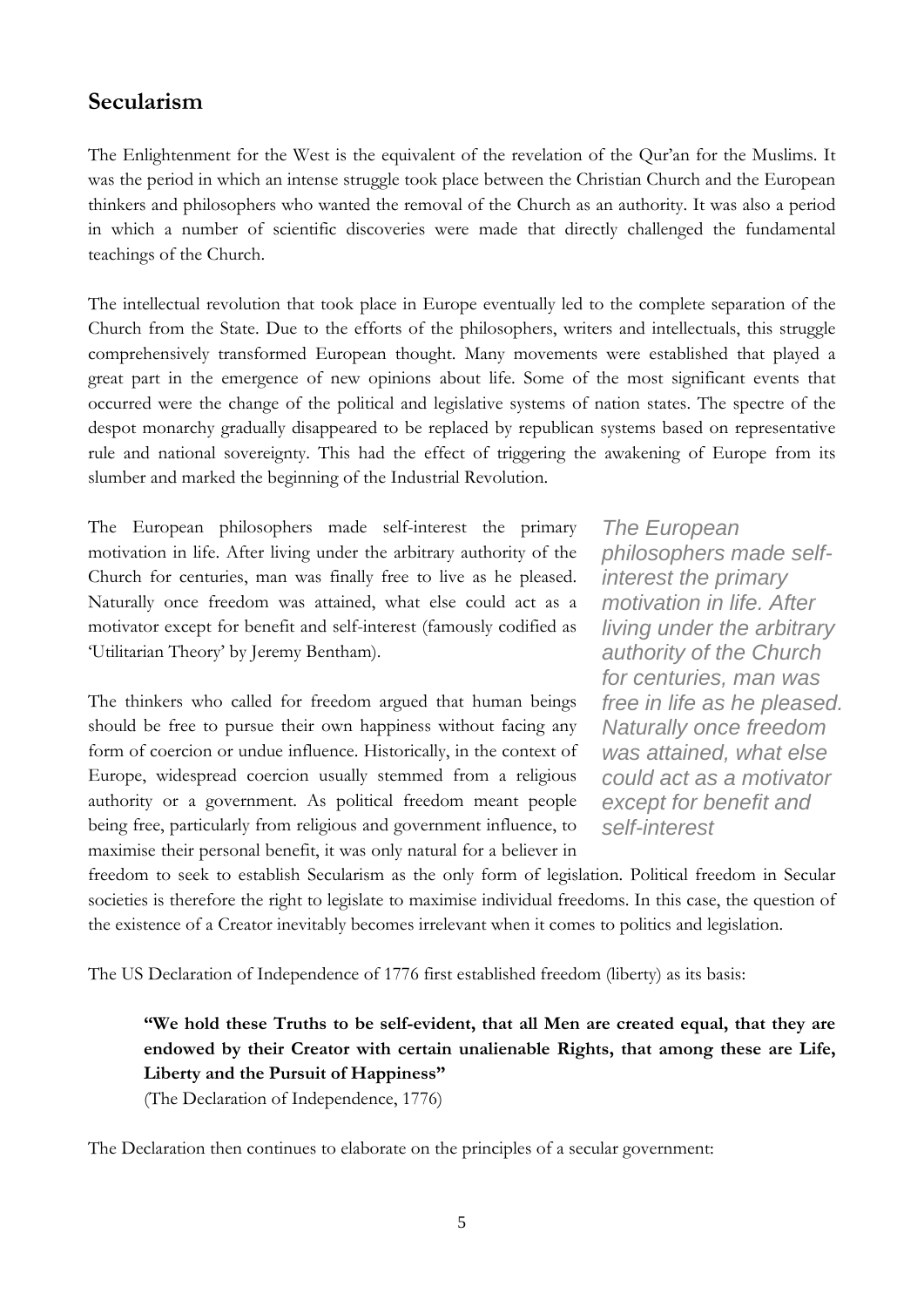**"That to secure these rights, Governments are instituted among Men, deriving their just powers from the consent of the governed, That whenever any Form of Government becomes destructive of these ends, it is the Right of the People to alter or to abolish it, and to institute new Government, laying its foundation on such principles and organizing its powers in such form, as to them shall seem most likely to effect their Safety and Happiness".** 

(ibid.)

Thus, a government exists to secure the rights of the people. Its purpose is to facilitate their attempts to increase personal benefit (utility).

However, the dilemma secular legislators face is what is beneficial to one person is not necessarily beneficial to another. People's interests overlap and as a result there exists a constant renegotiation of space, entitlement and privilege. More often than not, the underlying criterion for an action is selfgratification and fulfilment – 'what's in it for me'? A society where an individualistic outlook is common can only decline into a virtual free-for-all, as everyone, including the government, would attempt to take full advantage of life. Freedom therefore leads to people seeking their own benefit and more often than not, those with political and/or financial clout have the upper hand. This produces a host of problems, not least the conflict of peoples' freedoms.

- Is abortion murder or a women's right? In this case the conflict of freedom is between the mother and her child.
- Should cannabis be legalised/decriminalised? In this case the conflict of freedom is societal.
- Is education a right or a privilege? Should students be asked to pay fees for University education? In this case the conflict of freedom is national.
- Should one nation invade another nation if it would guarantee oil reserves, a clear strategic advantage and multiple billion-dollar contracts for its industry? Should a dictator be sold arms if it will help boost domestic trade? In these cases the conflict of freedom is international.
- Is it acceptable for countries that aim to produce antiretroviral drugs to combat HIV/Aids to be threatened with international sanctions if it harms the profits of conglomerates and multinationals? In this case the conflict of freedom is between corporate interests and millions of lives.
- Can there be any excuse for a country to ignore desperate warnings about global warming just because of the potential unpopularity, loss of jobs and economic downturn if significant action was to take place? In this case the conflict of freedom is global.

*Preservation of individual freedoms and ascertaining consent is the basis of Western legislation. Courts in the West are entrusted with preserving the rights of those who believe they have been wronged; the judiciary is entrusted with the responsibility of introducing bills which liberalise society - i.e. all the laws and new issues that contradict liberty are brought into line with the West's liberal viewpoint.*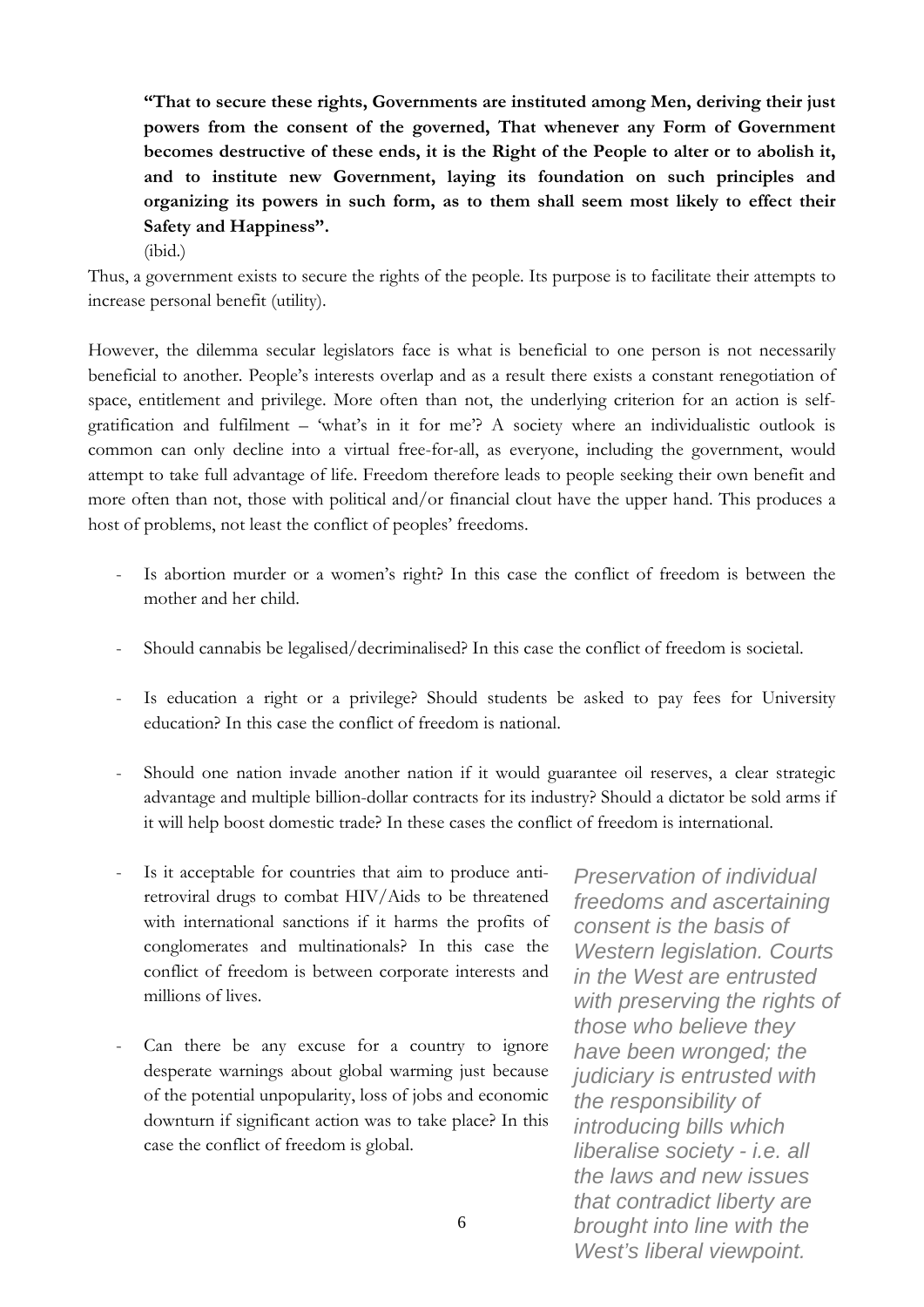Despite the existence of all the conflicts, the preservation of individual freedoms and ascertaining consent is the basis of Western legislation. Courts in the West are entrusted with preserving the rights of those who believe they have been wronged; the judiciary is entrusted with the responsibility of introducing bills which liberalise society - i.e. all the laws and new issues that contradict liberty are brought into line with the West's liberal viewpoint.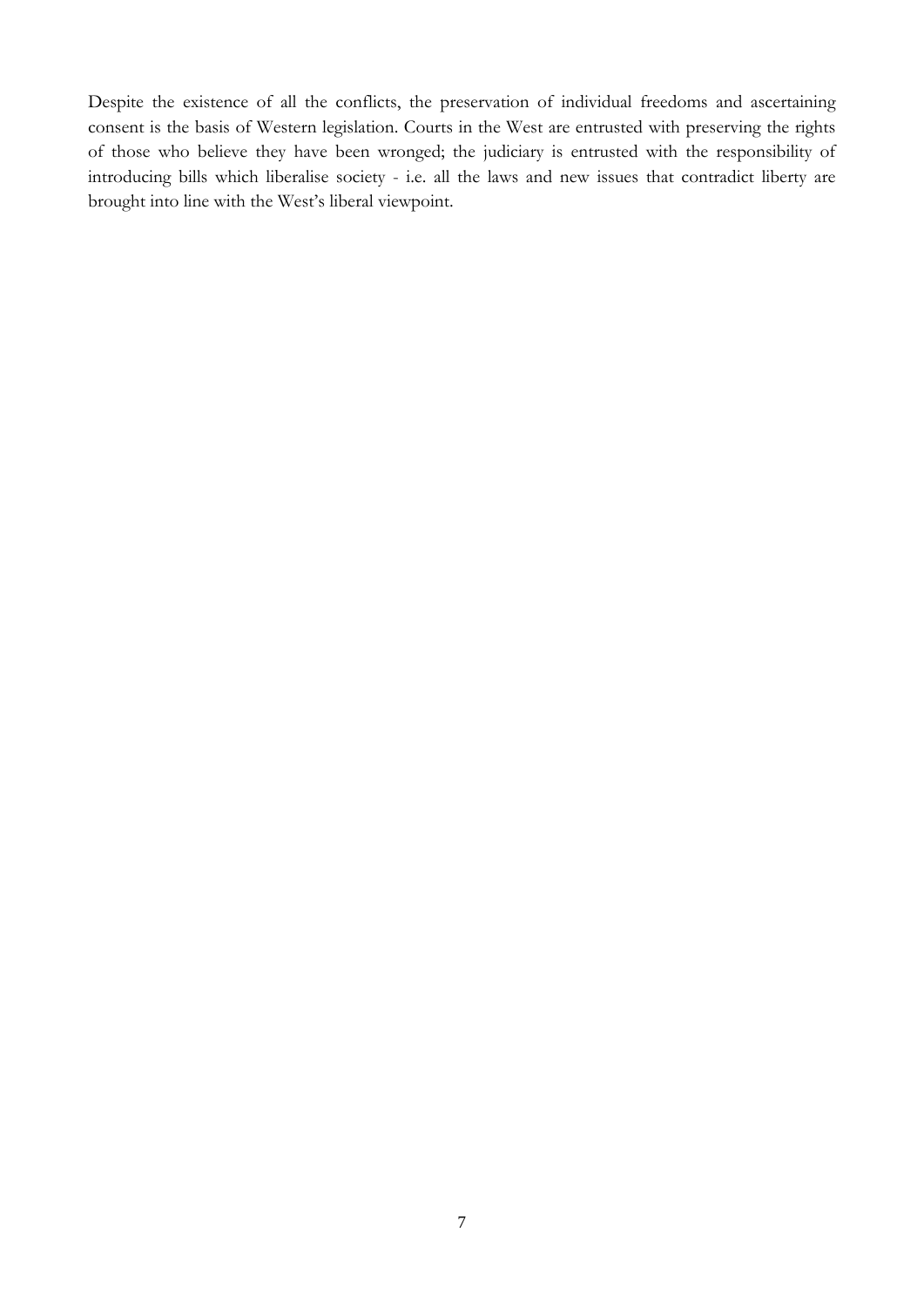# **Shari'ah Law**

The linguistic meaning of the word Shari'ah is a non-exhaustive source of water from which people satisfy their thirst. The linguistic significance of Shari'ah is that the Islamic laws are effectively a source of guidance. As water is the fundamental basis for life, the Islamic laws are an essential source for guiding human life. Shari'ah is composed of all the laws derived from the legislative sources of Islam. The term *Shari'ah* therefore refers to the all the rules derived from the legislative sources of Islam that cover every action performed by an individual or a society. The term Shari'ah is also a synonym for fiqh.

The discussion of the *Shari'ah* begins with its sources, which in origin is the *Qur'an*. The other legislative source is the sayings of the Prophet Muhammad (Sallallahu 'alaihi wa sallam) which are termed *ahadith*. The *ahadith* (singular - *hadith*) are a collection of around 600,000 authenticated narrations comprised of the sayings, actions and consent of Prophet Muhammad (Sallallahu 'alaihi wa sallam)**.** A *hadith* is composed of two parts: the *matn* (text) and the *isnad* (chain of reporters)**.** 

With regards to specific solutions to problems, it needs to be understood firstly that the Islamic legislation does not proceed upon the same route as Western legislation, where safeguarding individual freedom's is considered the basis of legislation. The *Shari'ah* does not make freedom the subject of discussion; it does not recognise or reject freedom. Hence, the *Shari'ah* does not look at humans from the angle of them undertaking or not undertaking actions on the basis of freedom. Rather it makes the actions of human beings the fundamental subject of discussion. It considers actions to be the result of human beings wanting to satisfy their instincts and needs. Therefore, Islamic legislation has come to give guidance with regard to the actions of human beings.

The Islamic texts came to address men and women in accordance with their natural makeup, taking into account their instincts and organic needs. Whatever the time and place or their regional or racial origin, the nature of human beings remains the same in this respect. A person's innate needs, such as the need for food, clothing, shelter or the instinctual need for survival, justice and security remain constant throughout time, regardless of whether it is the 7th century, 14th century or the 21st century. Allah (swt) states in Qur'an,

اسْتِكْبَارًا فِي الْأَرْضِ وَمَكْرَ السَّيِّئِ وَلَا يَحِيقُ الْمَكْرُ السَّيِّئُ إِلَّا بِأَهْلِهِ فَهَلْ يَنظُرُونَ إِلَّا سُنَّتَ الْأَوَّلِينَ فَلَن تَجِدَ لِسُنَّتِ اللَّهِ تَبْدِيلًا وَلَن تَجِدَ لِسُنَّتِ اللَّهِ تَحْوِيلًا

**"You will not find in the creation of Allah any alteration"** (Al-*Fatir*, 35:43)

It is also clear from numerous verses of the Qur'an that the issues concerning human beings 1400 years ago, are the same as those that are of concern today: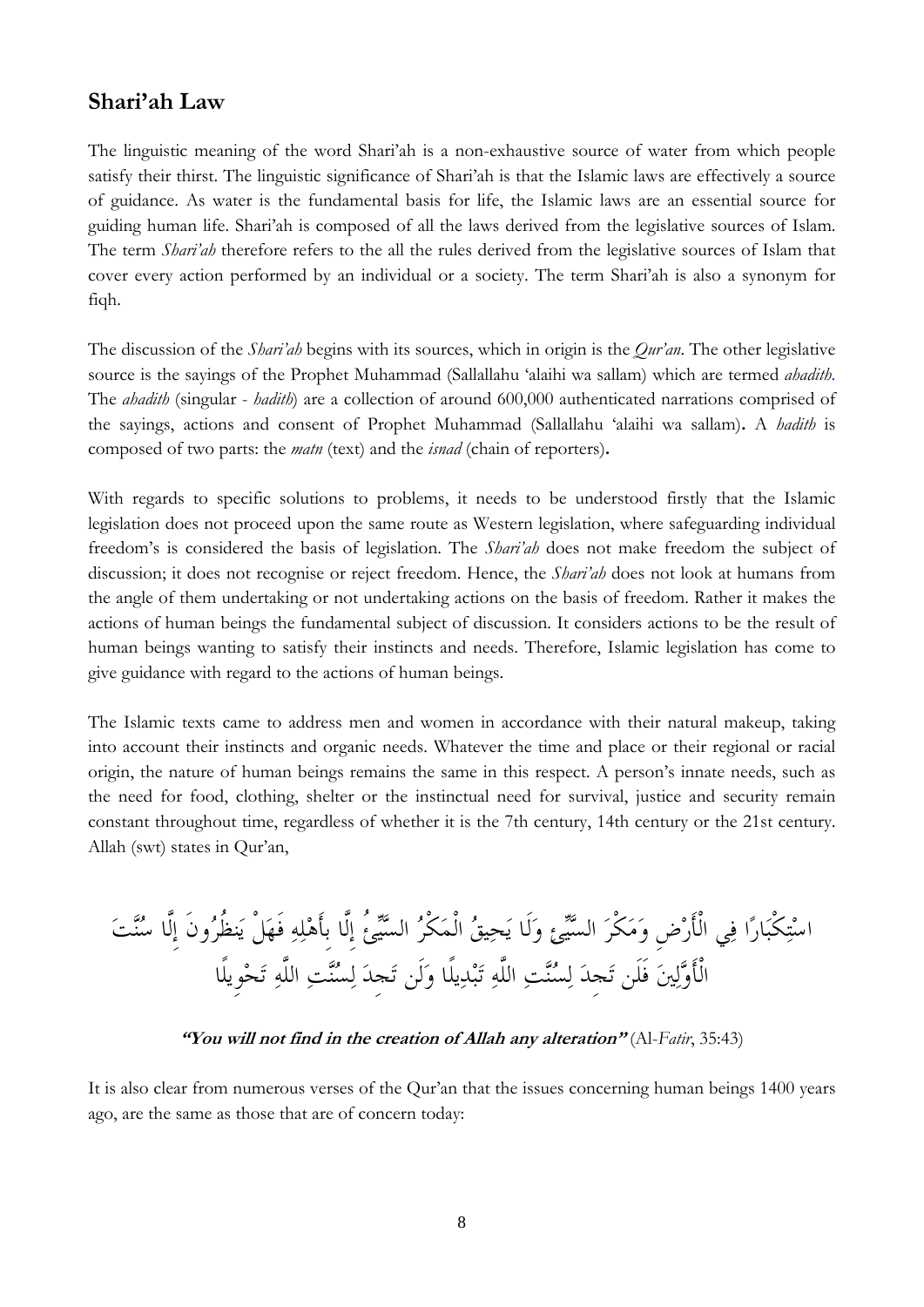وَأَحَلَّ اللّهُ الْبَيْعَ وَحَرَّمَ الرِّبَا

#### **"Allah has permitted trade and forbidden usury"** (Al-*Baqarah*, 2:275)

وَلاَ تَقْتُلُواْ أَوْلادَكُمْ خَشْيَةَ إِمْلاقٍ نَّحْنُ نَرْزُقُهُمْ وَإِيَّاكُم إنَّ قَتْلَهُمْ كَانَ خِطْءًا كَبِيرًا

## **"Kill not your children for fear of want: We shall provide sustenance for them as well as for you: verily the killing of them is a great sin."** (Al-*Israa*, 17:31]

The Prophet Muhammad (Sallallahu 'alaihi wa sallam) said:

**"The son of Adam has no better right than that he would have a house wherein he may live and a piece of cloth whereby he may hide his nakedness and a piece of bread and some water"** (Tirmidhi)

Also, unlike Secularism which makes the reality and the issue at hand the basis of legislating, Islam makes the reality the subject of legislation; the actual rule is therefore not taken from the reality. All contemporary problems and their solutions are extracted using the existing *Shari'ah* sources. The Islamic legislative process has four fundamental stages:

- 1. Understanding the reality of the problem
- 2. Identifying the Islamic texts which address the relevant or similar subject matter
- 3. To analogise between the current issue and the relevant text to identify similarities and differences
- 4. The weighing of these differences and similarities to extract a rule for the contemporary problem

Each of these elements is progressively more detailed requiring expertise and experience in Islamic jurisprudence, Islamic sources, Islamic legal maxims, the Arabic language (both pre- and postrevelation), legal definitions and more. The *Qur'an* and a*hadith* were revealed in the form of broad guidelines even when focusing on specific details. The nature of these broad guidelines is that they give the *Qur'an* and a*hadith* general meanings within which collective and detailed issues can be included and from this arise an abundance of general meanings that contain real and perceptible issues. At the same time they are revealed to solve the problems of all humanity, and not of specific individuals. As such, there exist over three hundred general principles (*qawa'id 'aammah*).

The S*hari'ah* can address an issue in a general manner which means the rule comes with a general meaning such as,

وَأَحَلَّ اللّهُ الْبَيْعَ

**"…and Allah has permitted trade"** (Al-*Baqara*, 2:275).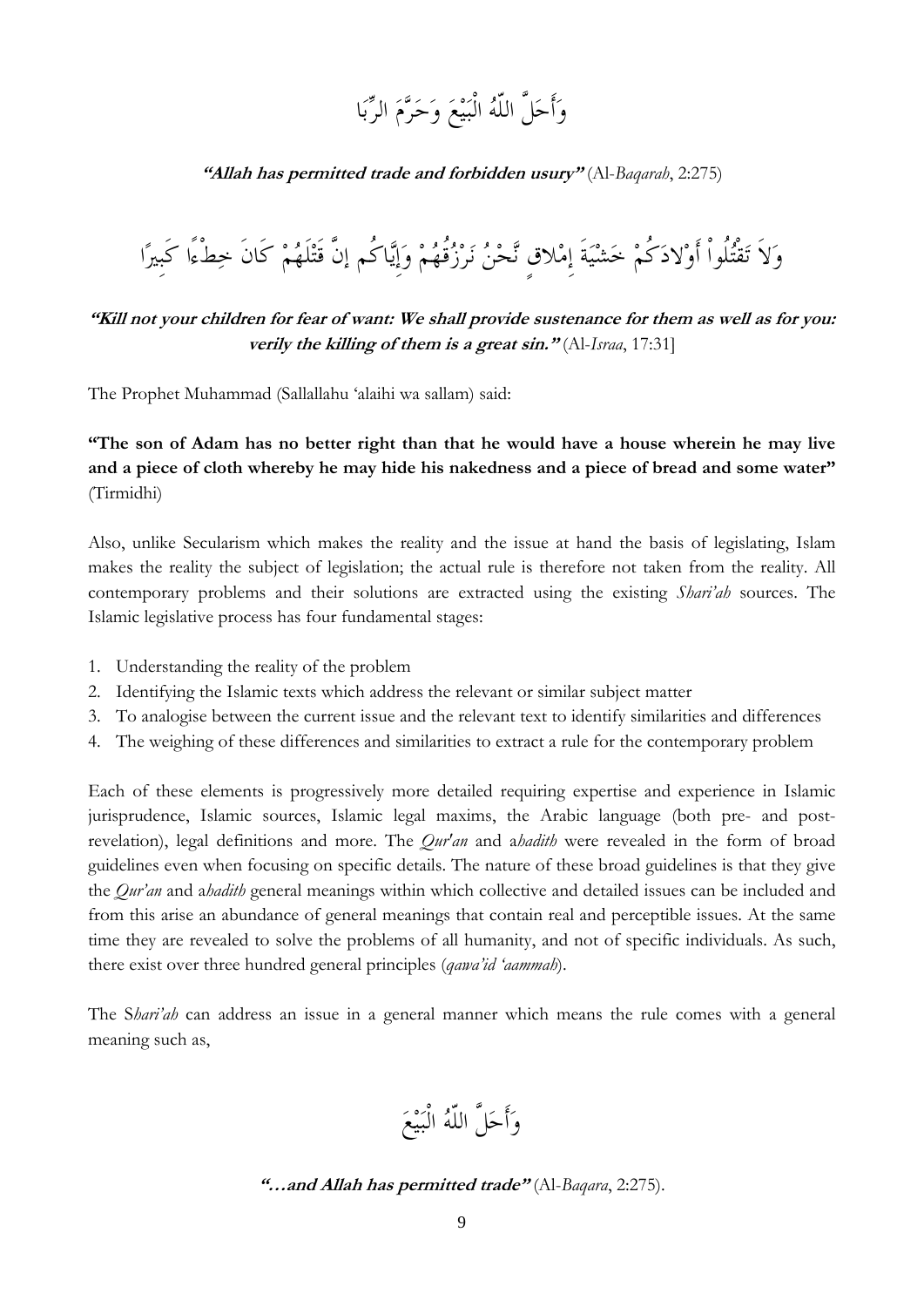Here the purchase or sale has not been restricted to a certain amount. The *Shari'ah* can also come in a specific manner where it can only be applied upon a reality and nothing more. An example is that of the verse on trade,

وَأَحَلَّ اللّهُ الْبَيْعَ وَحَرَّمَ الرِّبَا

### **"Allah permitted trade and forbade riba (interest)"** (Al *Baqara*, 2:275)

Much of the *Shari'ah* is of general import, but there are specific evidences which restrict the general rule. If something is not allowed it is mentioned in name or description, and if it is allowed it is mentioned generally rather than being listed. Thus Islam permitted the exchange of fruit, cars, chocolate as well as clothes. All these things fall under the original general ruling of trade. However, the trade in certain goods such as pork, alcohol and drugs have specific evidences that exempt them from the general rule of permissibility.

Islam and Secularism, fundamentally have two distinct views on how to deal with societal issues.

There is a general misconception among people that the *Shari'ah*, if applied today, will be unable to deal adequately with the issues of the 21<sup>st</sup> century. To clarify this misconception, what follows is a brief look at a selection of modern issues to highlight the suitability of the *Shar'ah* in the 21<sup>st</sup> century, or indeed in any century.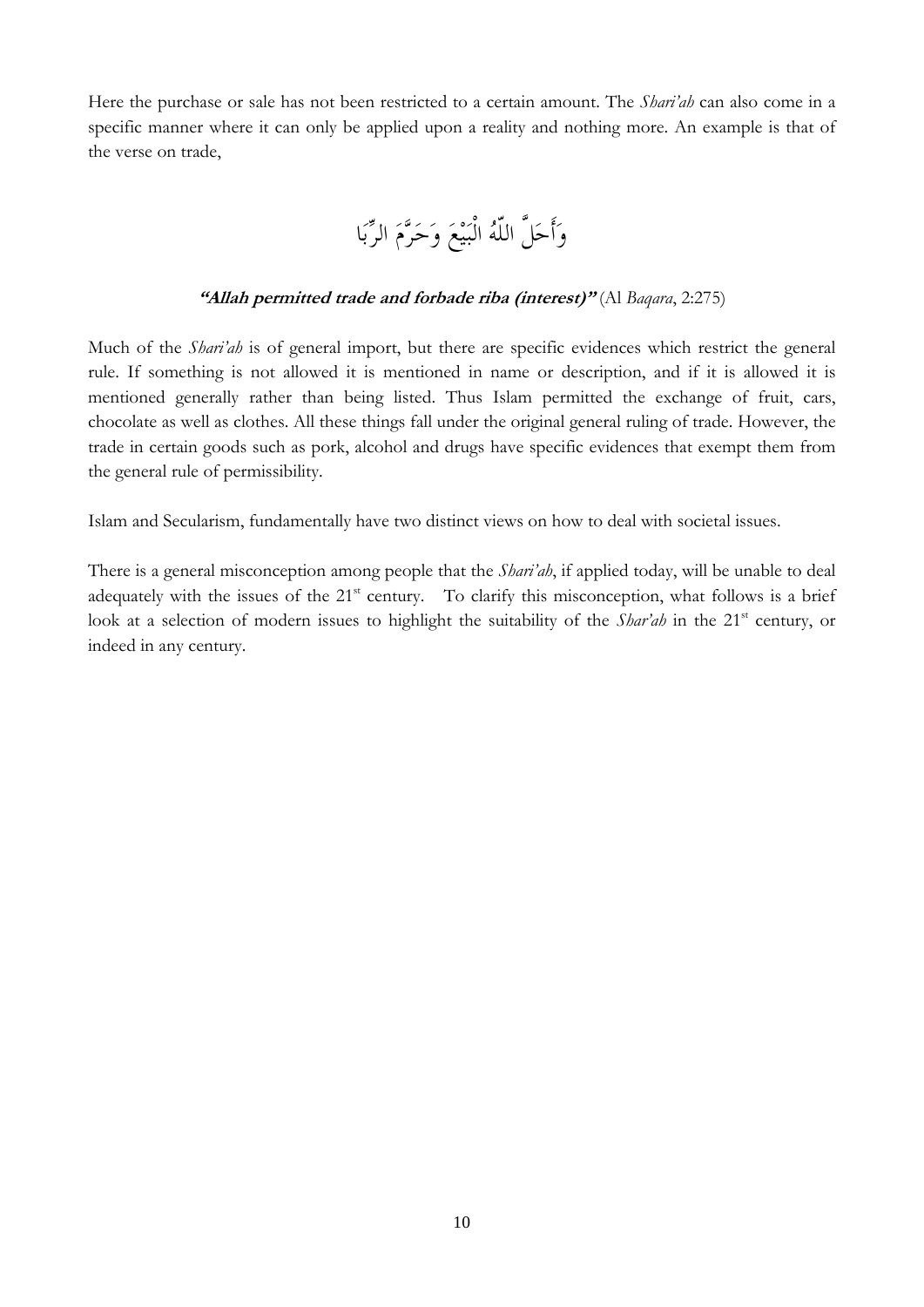## **Social System**

All social systems are constructed to organise the relations between men and women. Whilst in the West, the struggle of women to attain equality with men has symbolized male-female relations, in Islam the relations between men and women are based on a completely different premise.

Western notions of male-female relations are rooted in the struggle the thinkers had with the Church. The Capitalist ideology was established on the ruins of the Feudal system and the traditions and culture upheld by the Church**.** Because it was impossible to change such traditions overnight, the nations that embraced Secularism and their legislators were (and still are) influenced by the public opinion at the time which means that all that is immoral and wrong in one time period can be completely changed in another period.

Secular ideas on male-female relations continue to be defined by the reality the Western legislators faced during the Enlightenment. This is because one group called for the immediate abandonment of Christian traditions, whilst another group called for removing the old traditions and culture gradually by taking into consideration the reality of the societies and the prevalent culture and traditions at the time. Those who called for the immediate practice of freedom were called Liberals, and those who called for the gradual application of freedom were called Conservatives. Another intermediate group has surfaced between these two groups who were called Moderates. This "Middle Group" was also divided; some of them were more inclined to the Conservatives and were called Rightists, and some of them were more inclined to the Liberals and were called Leftist. Secular societies still have these classifications of groups that continue to influence public opinion.

*Liberal thinkers argued that as long as consent existed between two willing participants then the state is duty bound to protect the individual freedoms being acted upon. It is upon such a basis that Western legislators continue to pass laws i.e. male-female relations are to be regulated by liberalising society through the removal all the Christian traditions that infringe on the right of one to choose how they wish to conduct a relationship with the other gender and now with the same gender.* 

The 1960's is considered to be the liberal age as Europe went through an intense struggle to remove all remnants of Christian ideas, especially on social issues such as marriage, homosexuality, sex before marriage, contraception and abortion. Liberal thinkers argued that as long as consent existed between two willing participants then the state is duty bound to protect the individual freedoms being acted upon. It is upon such a basis that Western legislators continue to pass laws - i.e. male-female relations are to be regulated by liberalising society through the removal all the Christian traditions that infringe on the right of one to choose how they wish to conduct a relationship with the other gender and now with the same gender. This is the way Secularism attempts to solve the issue of relations between men and women.

Islam has a completely different philosophy with regard to the topic in hand. The Islamic social system has not developed from a historical prejudice against women and neither is it influenced by public opinions and customs. Islam has a fixed basis upon which male-female relations can be organised.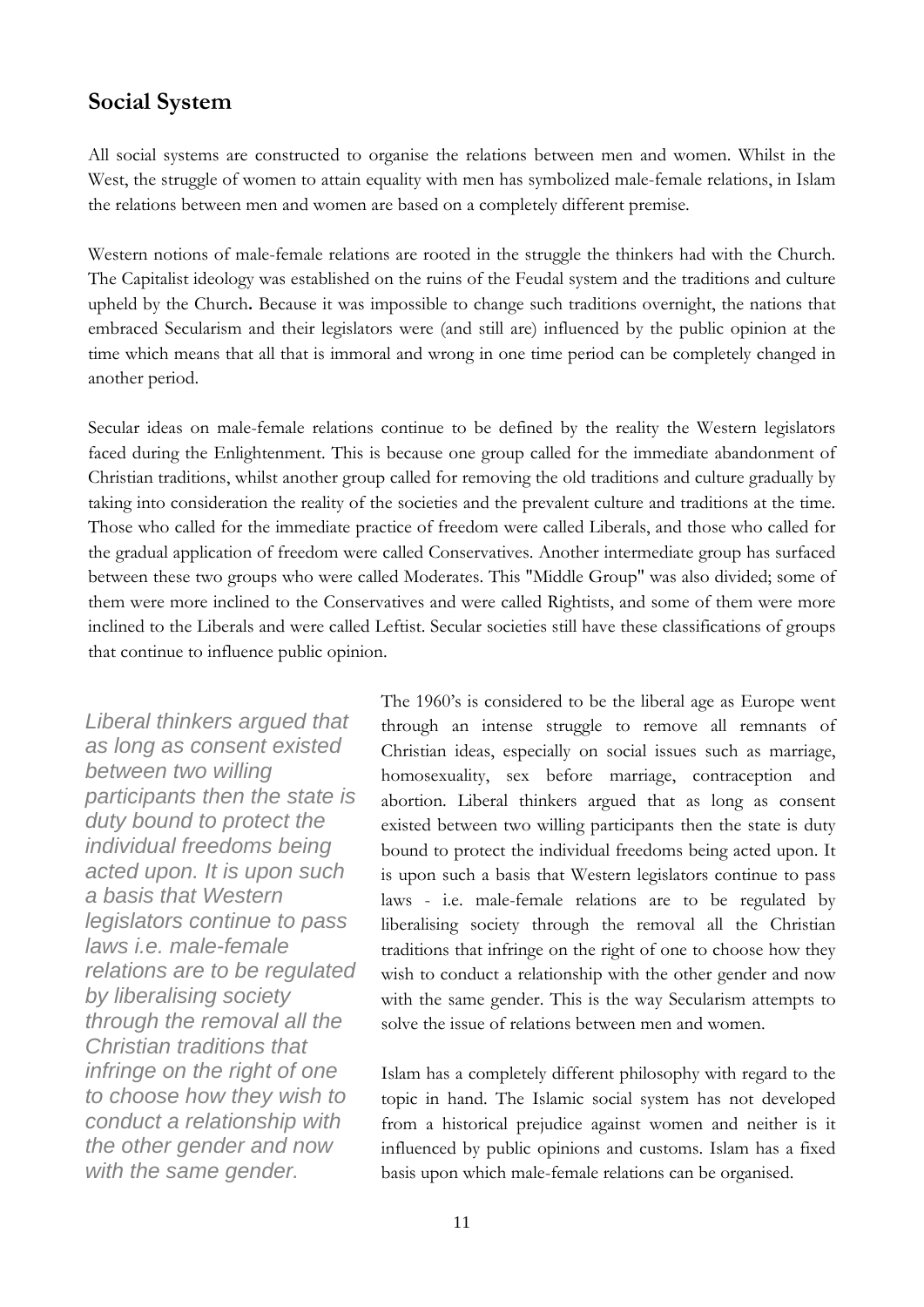Allah (swt) in many ayahs of the Qur'an addresses mankind with obligations and recommendations without differentiating between men and women. Islam recognizes that a society cannot continue without the meeting of both sexes and therefore it has institutionalized marriage, which is at the centre of the Islamic social system.

In Islam, marriage is the only relationship by which the survival of the human race is to be maintained. It views the allowing of the procreational instinct to run loose under the guise of individual freedom to be detrimental to humanity and societal life, as is the case in secular societies where there exists outright promiscuity and the statistics for sexual assault, paedophilia and rape are on the rise. The purpose of the procreational instinct in Islam is to produce offspring for the survival of the species. Therefore, the Islamic view of this instinct is oriented towards the survival of the species without any distinction being made between men or women. This is the way the *Shari'ah* views the instinct and it is upon this basis the Islamic social system has been established. Allah (swt) says:

هُوَ الَّذِي خَلَقَكُم مِّن نَّفْسٍ وَاحِدَةٍ وَجَعَلَ مِنْهَا زَوْجَهَا لِيَسْكُنَ إِلَيْهَا فَلَمَّا تَغَشَّاهَا حَمَلَتْ حَمْلاً خَفِيفًا فَمَرَّتْ بِهِ فَلَمَّا أَثْقَلَت دَّعَوَا اللّهَ رَبَّهُمَا لَئِنْ آتَيْتَنَا صَالِحاً لَّنَكُونَنَّ مِنَ الشَّاكِرِينَ

**"It is He Who has created you from a single person, and He has created from him his wife, in order that he might enjoy the pleasure of living with her. When he had sexual relations with her, she became pregnant and she carried it about lightly. Then when it became heavy, they both invoked Allah, their Lord: If You give us a good child, indeed we shall be amongst the grateful."** (Al-*Araf*, 7:189)

In this *Qur'anic* verse the basis of the procreational instinct is clearly associated with the preservation of the human race. Islam has restricted sexual relations to marriage only. In this way rules to do with divorce, children, custody, guardianship and societal cooperation are all geared towards achieving the aim Allah (swt) has established for the Islamic social system.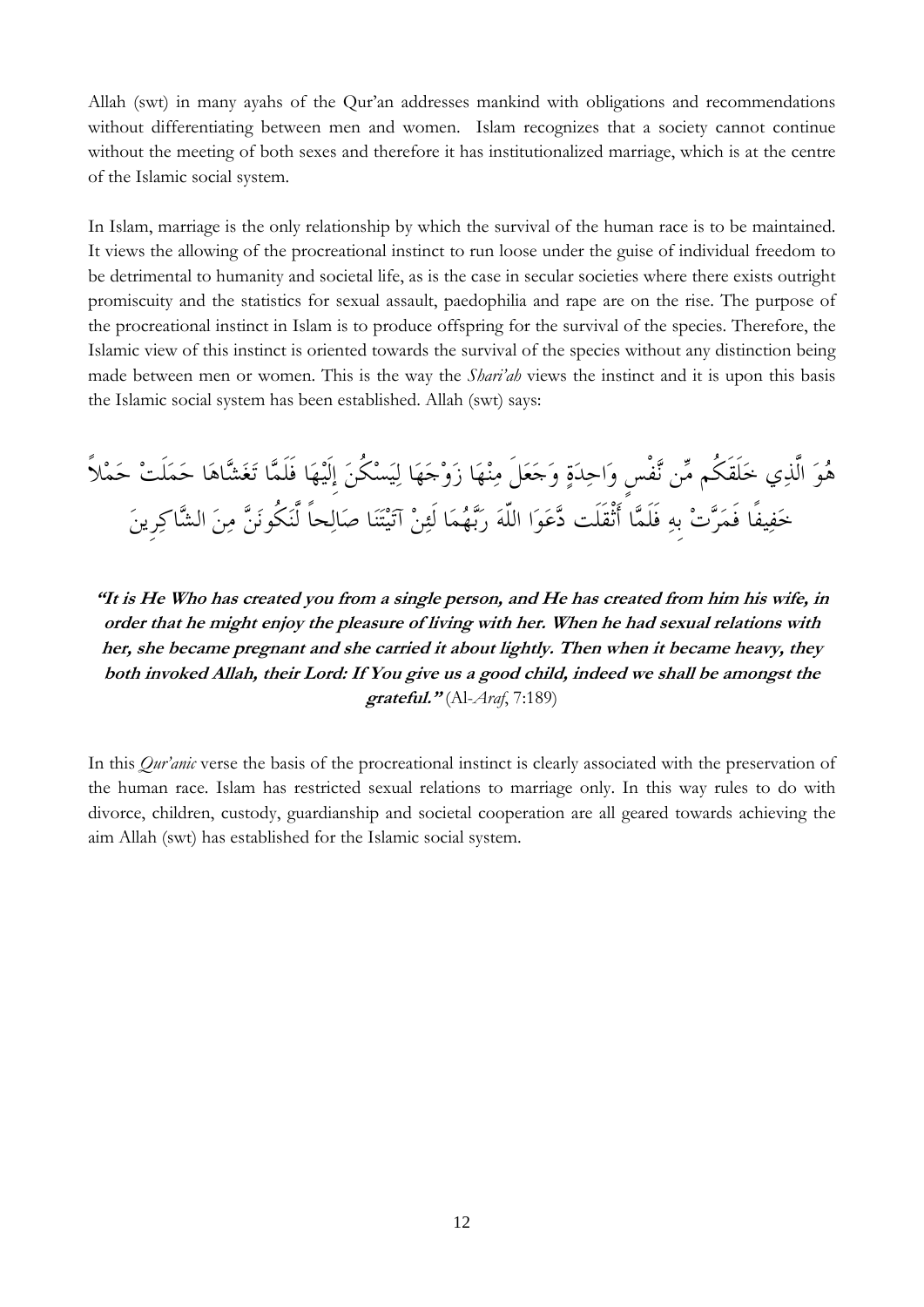# **Abortion**

Prior to the development of fertilisation, abortions were forbidden in the West and those who conducted them were considered criminals. The issue of abortion continues to be contentious till this day. Hence we still find that the laws on abortion vary across the Secular world. Even though abortion is easily accessible in the UK, there are many states within America where it is prohibited.

Abortion legislation centres broadly on the following two views:

- Pro-life: which seeks to abolish abortion as it is viewed as murder of an innocent foetus who has the right to life
- Pro-choice: which puts the mother's choice before the life of the foetus

Both views reflect the western value of personal freedom: pro-life focuses on the protection of the child's right to life, whereas the focus of pro-choice is on the mother's freedom to choose what happens to her body, and to the rest of her life.

Legislators in the West have been unable to come to a consensus on the fundamental issue of when the foetus is considered alive. There exist a variety of theories regarding at what point a foetus can be considered 'alive'. If this point was settled then the child's right to life through the idea of personal freedom could not be challenged. Consequently many varying ideas of what constitutes a human being continue to circulate, which include the ability to reason, communicate, to have self motivation and self awareness. It is believed that these aspects would prove the existence of life. Whilst others have contradicted this by stating that none of these would stand in the case of a comatosed individual whose brain and heart would be functioning despite being unconscious for an indefinite period of time.

Both these views reveal the conflicting nature of using the notion of personal freedom as the basis for legislation. Secularists are unable to present any real understanding of the issue and are also incapable of offering any form of justice when dealing with this subject.

In contrast, the Muslim jurists have defined abortion as getting rid of the foetus before completion of the duration of pregnancy. Societal continuance is the foundation of the Islamic social system and as a result, the Islamic perspectives on the termination of a pregnancy depend on the point at which the Ruh (soul) has been put into the foetus.

Imam Muslim narrates from ibn Mas'ud that he said that he heard the Messenger of Allah (Sallallahu 'alaihi wa sallam) saying;

**When 42 nights have passed on the nutfah (mixed male and female discharge of semen), Allah sends an angel to form it. He creates its hearing, vision, skin, flesh and bones. Then the angel says, O Allah! Male or female? Then it will be ordered..."** In another narration, 40 nights was mentioned instead of 42.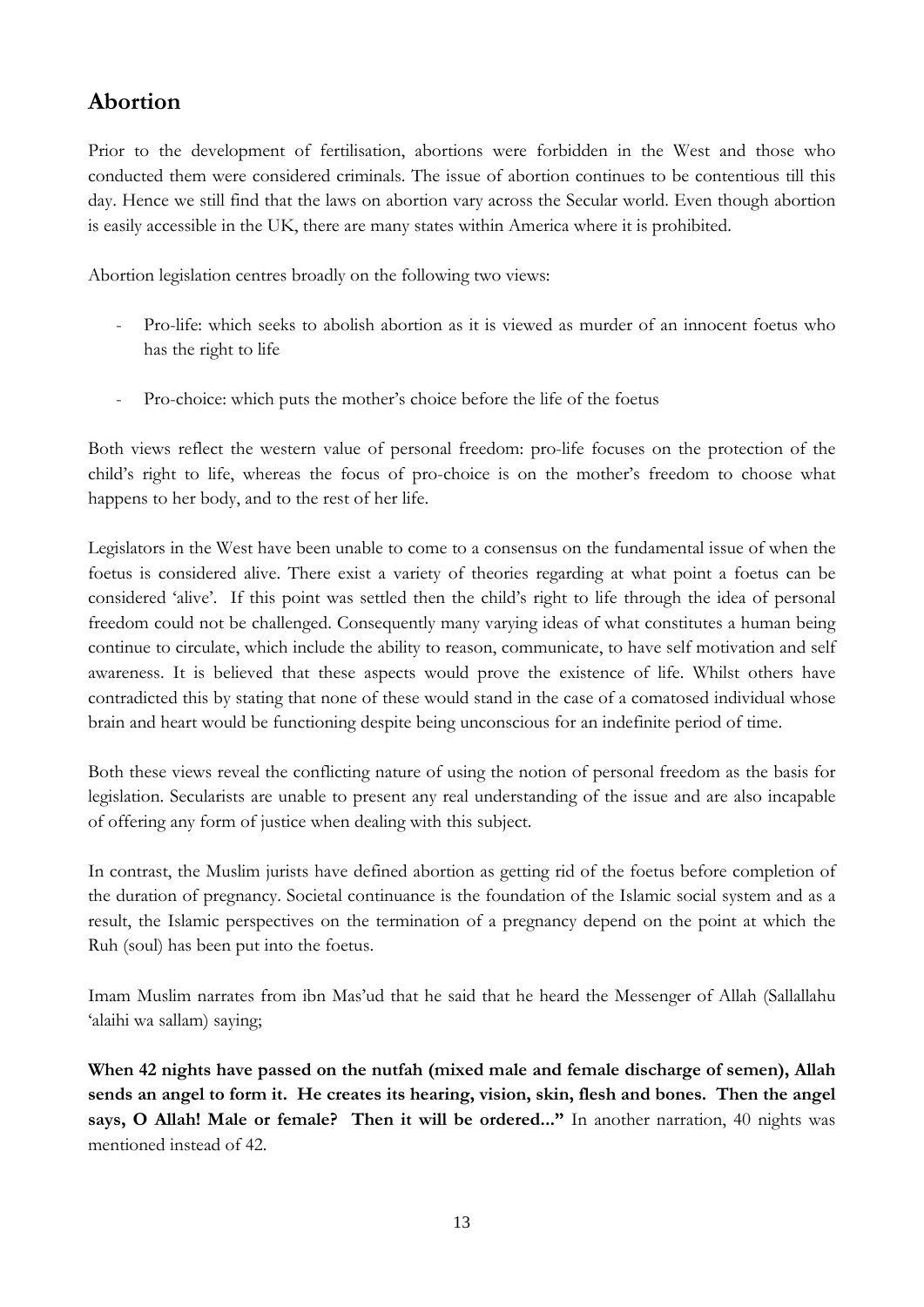The hadith explains that the point at which the soul has been put into the body and therefore it is alive on either  $40<sup>th</sup>$  or  $42<sup>nd</sup>$  night. Subsequently, according to Islam it is forbidden to take the life of the foetus after this point; such as act would be classified as murder. Allah (swt) said:

وَلاَ تَقْتُلُواْ النَّفْسَ الَّتِي حَرَّمَ اللّهُ إِلاَّ بِالحَقِّ

 **"And kill not anyone whom Allah has forbidden, except for a just cause."** (*Al-isra*, 17:33)

And Allah (swt) said;



## **"And when the female (infant) buried alive shall be questioned. For what crime was she killed"** (*At-Takwir*, 81:8-9)

In this way, Allah (swt) forbade the abortion of a foetus after a maximum of 42 days, thus ensuring societal continuance. The Islamic texts therefore have a definite answer to the dilemma faced by the Secular societies as to when to consider the foetus alive. As secularists reject the role of revelation in societal issues, they have relied on science to determine when the foetus is alive, however science has been unable to provided anything that can be considered conclusive.

Aborting the foetus before the completion of 40 days of pregnancy is Islamically permitted, and there is no punishment for it. This is because it has not yet become a foetus. Hence the *hadith* of aborting the foetus does not apply to it. Islam views the aborting of an embryo before it becomes a foetus as birth control to avoid

*In this way Allah (swt) forbade the abortion of a foetus after a maximum of 42 days, thus ensuring societal continuance. The Islamic texts therefore have a definite answer to the dilemma faced by the Secular societies as to when to consider the foetus alive.* 

pregnancy. It is however allowed to abort the foetus in the early stages of formation, or after the *Ruh* is given to the foetus, if doctors decide that the continuation of pregnancy will lead to the death of the mother and the foetus. In this case, it is allowed to abort the foetus, and save the life of the mother. Saving lives is something that Islam calls for. This aborting is considered as a treatment, and the Messenger of Allah (Sallallahu 'alaihi wa sallam) commanded people to seek treatment and cure.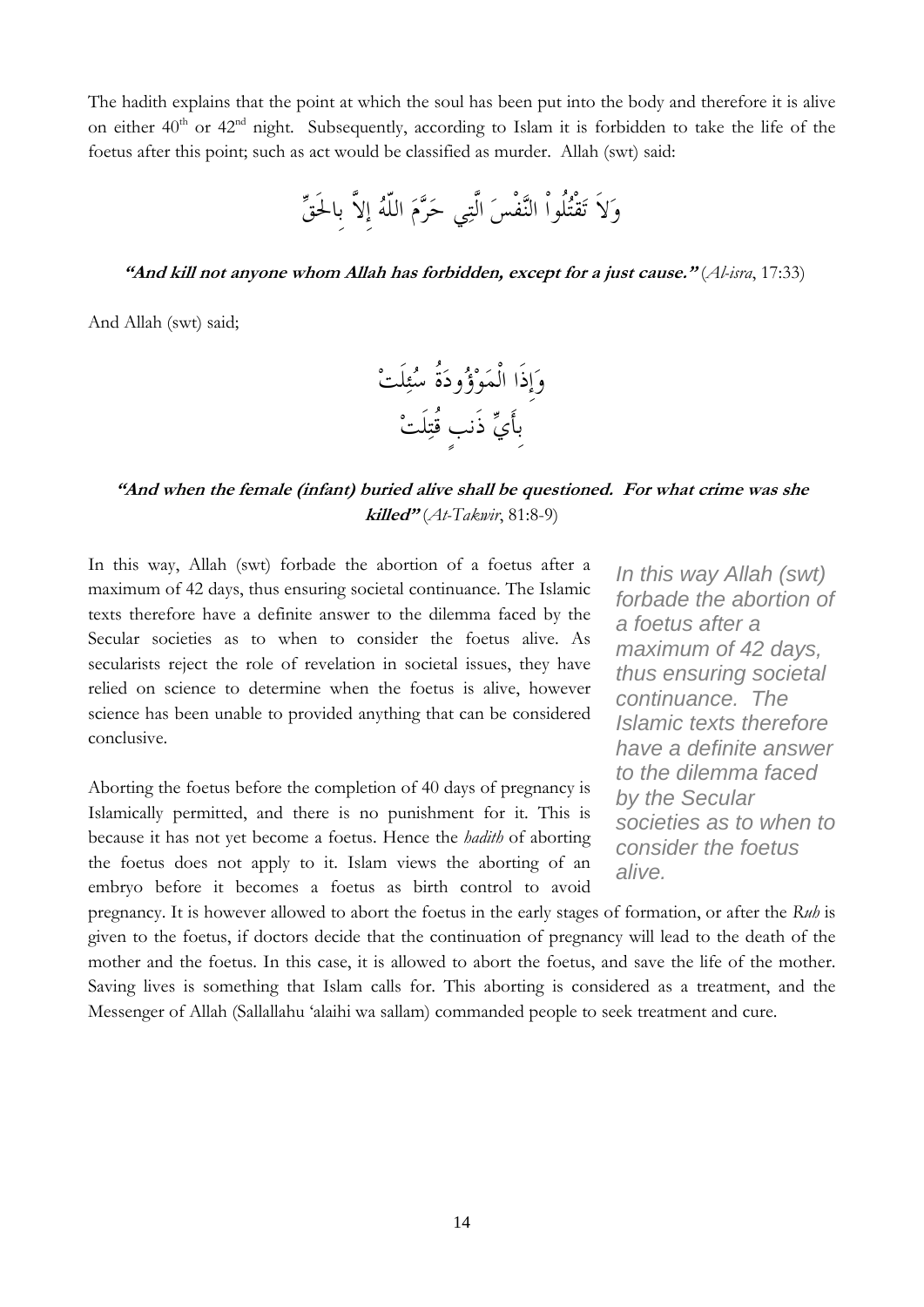## **Homosexuality**

Throughout the last 40 years the western world has legalised homosexuality due to the existence of consent and the state not interfering with the private lives of individuals, i.e. individual freedom of actions are matters of private morality. The sexual revolution in the 1960's was the period when many Christian laws inherited from the Church faced an intense attack from liberals who viewed them as being totally at odds with the needs of a post war Europe. Liberals argued that anti-homosexual laws were an infringement on the rights of individuals who chose to partake in such acts. Holland was the first nation to allow homosexual relationships and today a number of nations in Europe permit same sex marriages and their right to adopt children.

Whilst much empirical research has been carried out on homosexual behaviour, all of the justifications for homosexuality are highly disputed by the West itself and are largely speculative. Attempts at linking such behaviour to the biological make-up of humans rests on research conducted on fruit flies. Research into the influence of hormones on sexual orientation rests on tests carried out on animals. Research into innate sexuality has long been exposed as the experiments were carried out on sex offenders. The legalisation of homosexuality rests on the freedom of two consenting adults and for the state to not interfere in the private lives of individuals.

The Social System in Islam came to regulate the relationships between men and women. It organised the satisfaction of the procreational instinct in a manner ensuring that the reason for its creation is met, which is societal continuance.

The procreation instinct can be satisfied in many ways: a man with a women, a man with a man, a woman with a woman or an animal and so on. However, such attempts

*Whilst much empirical research has been carried out on homosexual behaviour all of the justifications for homosexuality are highly disputed by the West itself and are largely speculative. Attempts at linking such behaviour to the biological make-up of humans rests on research conducted on fruit flies. Research into the influence of hormones on sexual orientation rests on tests carried out on animals. Research into innate sexuality has long been exposed as the experiments were carried out on sex offenders. The legalisation of homosexuality rests on the freedom of two consenting adults and for the state to not interfere in the private lives of individuals.*

at satisfaction will not serve the purpose of continuation of human race for which the instinct has been created in humanity unless a man satisfies it with a woman and a woman satisfies it with a man. So the relationship of a man with a woman from the angle of instinctual sexuality is a natural relationship free from any abnormality in the eyes of Islam. It is the only relationship by which the survival of the human race is maintained.

Thus all the Islamic rules in regards to this instinct are oriented towards the survival of the species without making any distinction between men or women. Islam views the pleasure and enjoyment that is obtained by such satisfaction a natural and inevitable matter, whether humanity considers it or not. This is the way Islam views the instinct and it has laid down rules for both men and women upon this basis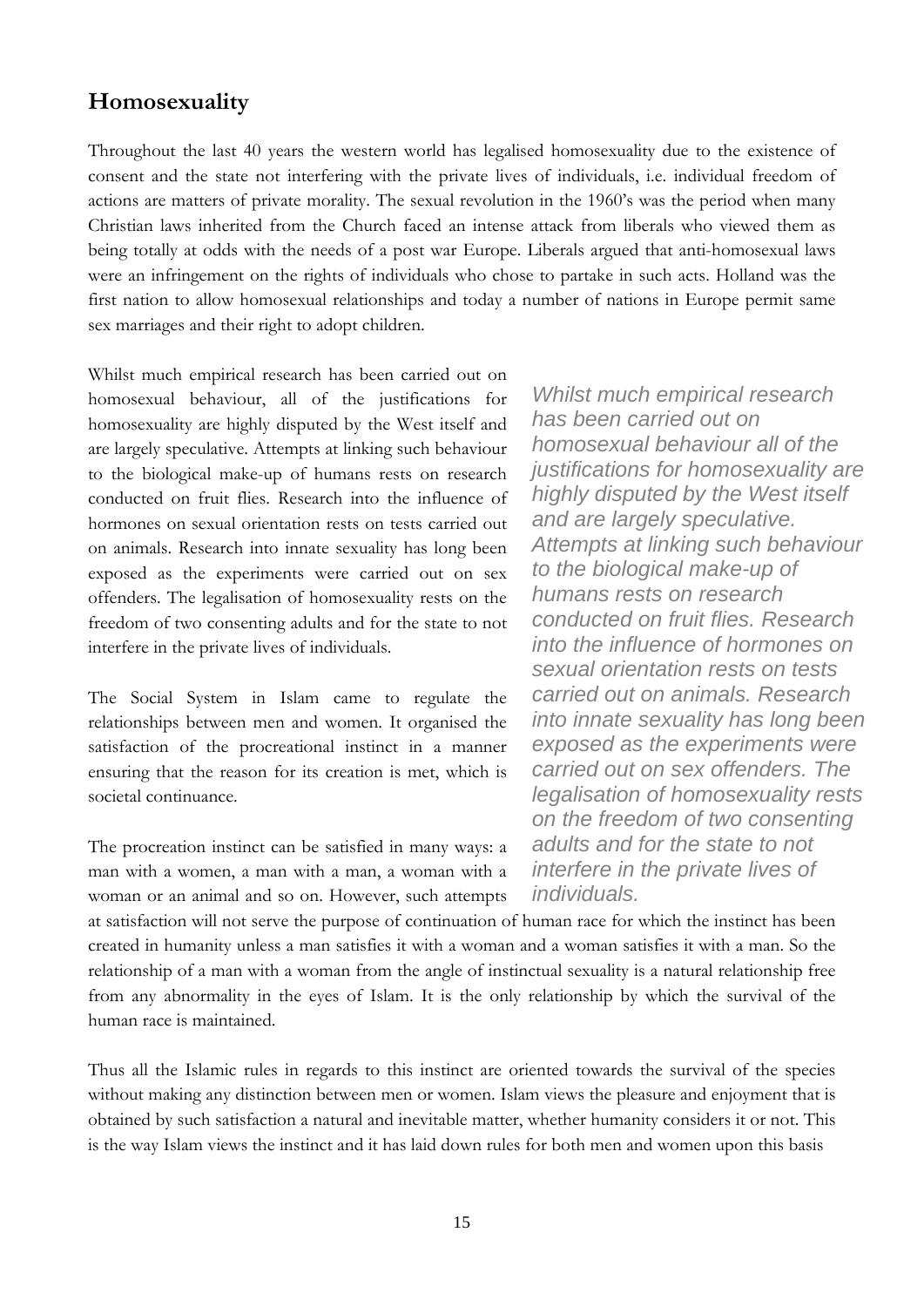The *Qur'an* confirmed that the basis of the procreational instinct is the preservation of the human race. The result of this is that Islam restricted sexual relations between the male and females to marriage only.

هُوَ الَّذِي خَلَقَكُم مِّن نَّفْسٍ وَاحِدَةٍ وَجَعَلَ مِنْهَا زَوْجَهَا لِيَسْكُنَ إِلَيْهَا فَلَمَّا تَغَشَّاهَا حَمَلَتْ حَمْلاً خَفِيفًا فَمَرَّتْ بِهِ فَلَمَّا أَثْقَلَت دَّعَوَا اللّهَ رَبَّهُمَا لَئِنْ آتَيْتَنَا صَالِحاً لَّنَكُونَنَّ مِنَ الشَّاكِرِينَ

**"It is He who has created you from a single person, and He has created from him his wife, in order that he might enjoy the pleasure of living with her. When he had sexual relations with her, she became pregnant and she carried it about lightly. Then when it became heavy, they both invoked Allah, their Lord: If You give us a good child, indeed we shall be amongst the grateful."** (Al-*Araf*, 7:189)

Any relationship outside of this is considered a crime and therefore is prescribed a punishment. The other kinds of relations which are external manifestations of the procreation instinct, such as parenthood, childhood, brotherhood, uncle hood, are allowed and considered of the unmarriageable kinship.

The legalisation of Homosexuality in the Western world is based upon a completely different depiction. How male-female relations should be regulated, which gender should have leadership, who should have the right of custody in the case of divorce is not a discussion upon the reality i.e. understanding the reality at hand does not lead one to a conclusion. What would be considered a valid relationship and what type of creature of whichever gender one should sleep with can never be taken from the reality as the reality does not explain this. A man or a woman, when stripped down to their organic needs or atomic or biological structure, do not manifest in themselves with answers of who they have relations with or who they should sleep with. Neither is there any evidence that by looking purely at men and women, we would be able to discern how relations between them should be regulated. Therefore the answer must emanate from some point external to the reality i.e. a belief system or ideology.

Homosexual relations would not achieve the aims of the Islamic Social System (i.e. the continuation of human life) and as a result have been prohibited by Allah (swt).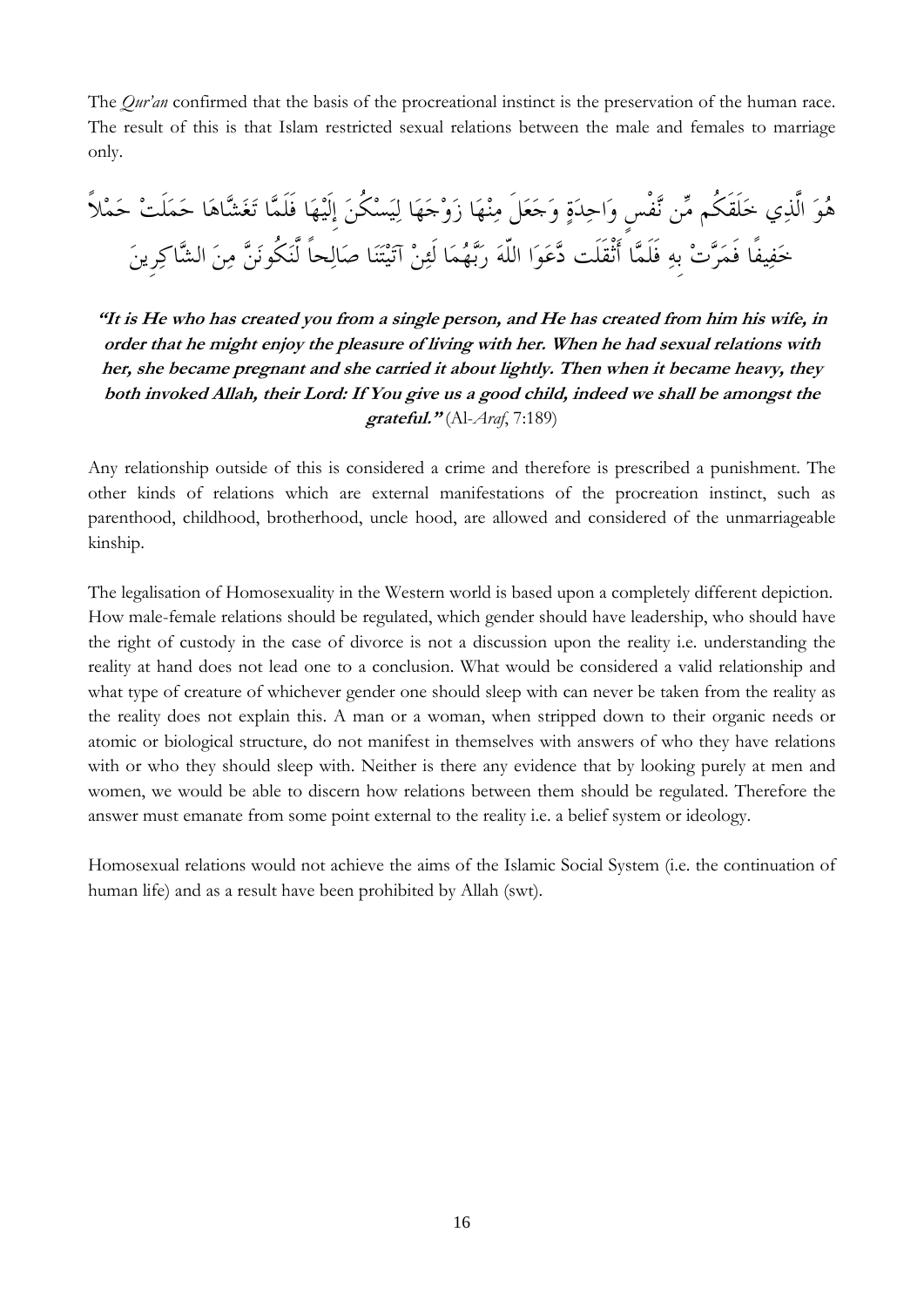# **Cloning**

Cloning is to make a duplicate copy of the original living thing such as a plant, an animal or a human. Human cloning is to make a duplicate copy of the human himself. A particular human can be duplicated by taking a living cell from that human, taking out the nucleus of that cell, and implanting it in a woman's egg after taking out the nucleus of that egg. This is done in a way similar to fertilisation or artificial insemination, by which the nucleus of the cell that was taken from the body of a particular person is inserted in the egg that was taken from a woman, by using special chemicals and a specific electric current to combine the nucleus of the cell with the egg. After they are joined together, the egg (that has the cell's nucleus) is implanted in a woman's womb so that it can reproduce, grow, and divide and form a complete foetus which is then born as in a natural birth.

Every human has billions of cells in his body. Every cell has 46 chromosomes, which is the genetic substance that carries all inherited characteristics of the person, besides the sexual cells, which come from the testicle of a man and the ovary of a woman. Each cell of the sexual cells in both man and woman has only 23 chromosomes, which is half of the total chromosomes in the body cells. In natural fertilisation, the spermatozoa of the man which has 23 chromosomes joins with the ovum of the woman which also has 23 chromosomes. Hence, a total of 46 chromosomes are there, half from the man and half from the woman and, therefore, the baby will take from the characteristics of both the man and the woman. In the cloning procedure, the cell which is taken from the body of a particular person, has 46 chromosomes, which includes all the inherited characteristics of that person. The baby, who is born as a result of the cloning procedure, inherits only the characteristics of the person whose cell's nucleus was used.

Cloning can be done with or without a male, by using body cells and not sexual cells. This can be done without a male, by taking a body cell from a female. The nucleus is extracted, which has 46 chromosomes, i.e. all the inherited characteristics. Then this nucleus is implanted in a woman's egg after the egg's own nucleus has been removed. The egg is then implanted in a woman's womb. After implanting this egg in the woman's womb, it starts to reproduce, divide, grow, and become a foetus. Then, it becomes a full being. When it is born, it will be a duplicate of the female from whom the cell was taken. Therefore, the cloning process in this case has been done in all of its stages without the need for a male.

The aim of cloning in plants and animals is to improve their quality and increase their productivity as well as to find natural cures for many common human diseases which would be more beneficial than relying on chemical drugs that have harmful side effects. The improvement in the quality of plants and animals and the increase of productivity is not prohibited from a *Shari'ah* perspective. Also, the use of plants and animal cloning to cure human diseases, especially acute ones, is allowed in Islam. It is even recommended because seeking a cure for illness is recommended and manufacturing medicine for curing is recommended. Therefore, it is allowed to use the cloning process to improve the quality of plants and to increase their productivity. It is also allowed to use the cloning process to improve the quality of cows, sheep, camels, horses, and other animals and to increase their productivity and to utilise this to cure many of the human diseases, especially the acute ones.

Imam Ahmad narrates from Anas that the Prophet (Sallallahu 'alaihi wa sallam) said;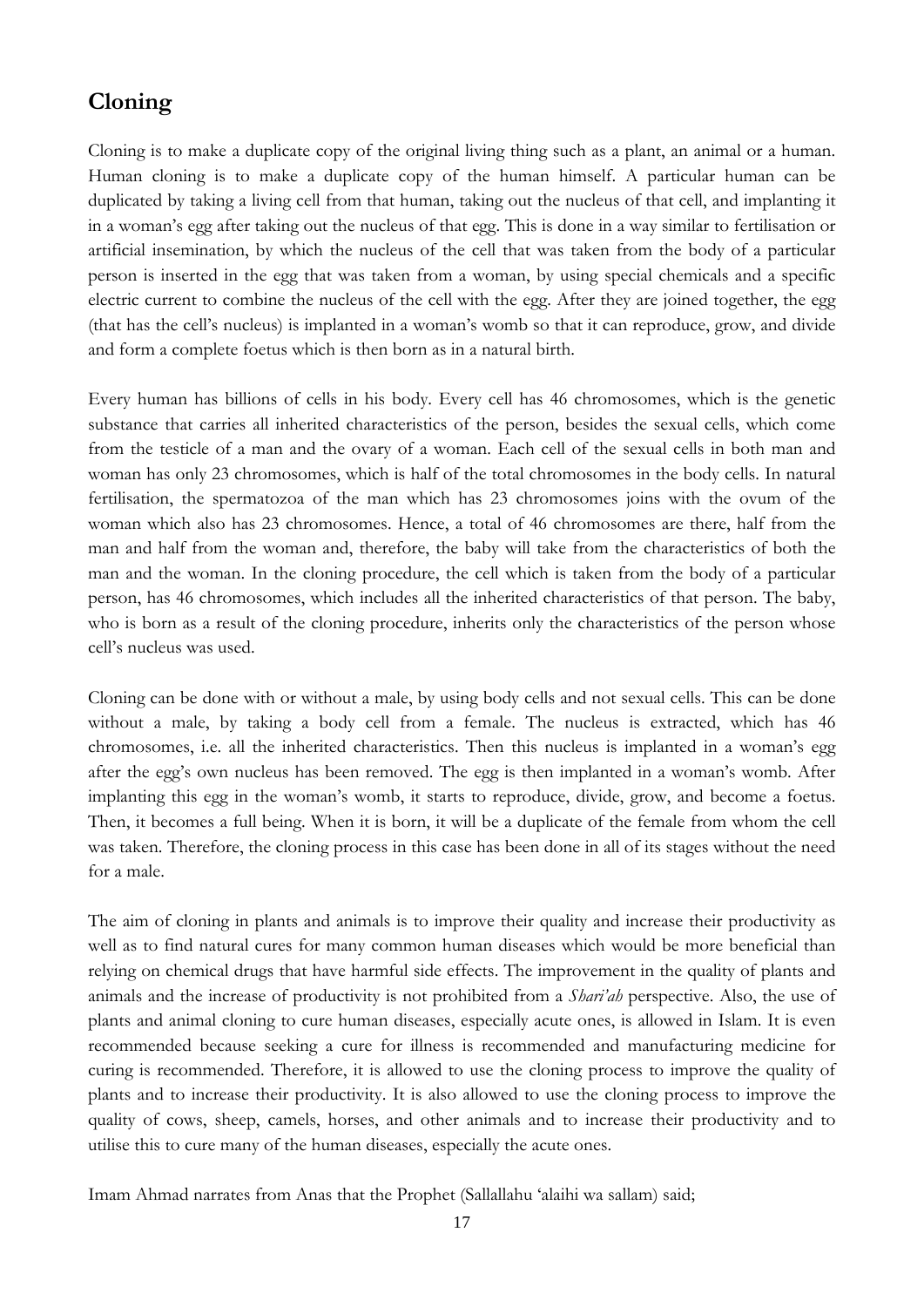#### "**Allah (swt) has created the illness and the cure. So seek a cure"**

Abu Dawud and Ibn Majah have also narrated from Usama bin Sharik, who said: I was with the Messenger when (Bedouins) came to him and asked: **"O prophet, should we seek a cure for our illness?"** He (Sallallahu 'alaihi wa sallam) said: **"Yes. O servant of Allah, seek a cure. Allah Almighty did not create a disease without creating a cure for it."**

The cloning of humans through the manipulation of cells has still not been achieved and much controversy surrounds whether such a development should be legalised. The arguments for cloning include the perceived benefits such as fertility treatment that allows parents who are both infertile to have children with at least some of their DNA in their offspring. Whilst those against cloning argue primarily from a religious perspective that cloning would distort generation lines and family relationships as well as limit genetic differentiation which ensures that human life is largely unique.

Whilst Islam looks upon the male-female relations from a societal continuance perspective, it does not allow this at any cost. Islam has regulated how this should be achieved. Whilst the process of cloning can increase the population extensively, cloned humans represent a number of problems.

1. This method contradicts the way Allah (swt) has chosen for mankind to produce their off spring.

Allah (swt) says:

وَأَنَّهُ خَلَقَ الزَّوْجَيْنِ الذَّكَرَ وَالْأُنثَى مِن نُّطْفَةٍ إِذَا تُمْنَى

**"And that He (Allah) created the pairs, male and female. From Nutfah (drops of semen – male and female discharges) when it is emitted."** (*An-Najm*, 53:45-46)

And He (swt) says;

أَلَمْ يَكُ نُطْفَةً مِّن مَّنِيٍّ يُمْنَى ثُمَّ كَانَ عَلَقَةً فَخَلَقَ فَسَوَّى فَجَعَلَ مِنْهُ الزَّوْجَيْنِ الذَّكَرَ وَالْأُنثَى

**"Was he not a Nutfah (drops of semen) poured forth? Then he became a clot; then (Allah) shaped and fashioned (him) in due proportion. And made him in two sexes, male and female."** (*Al-Qiyamah*, 75:37-39)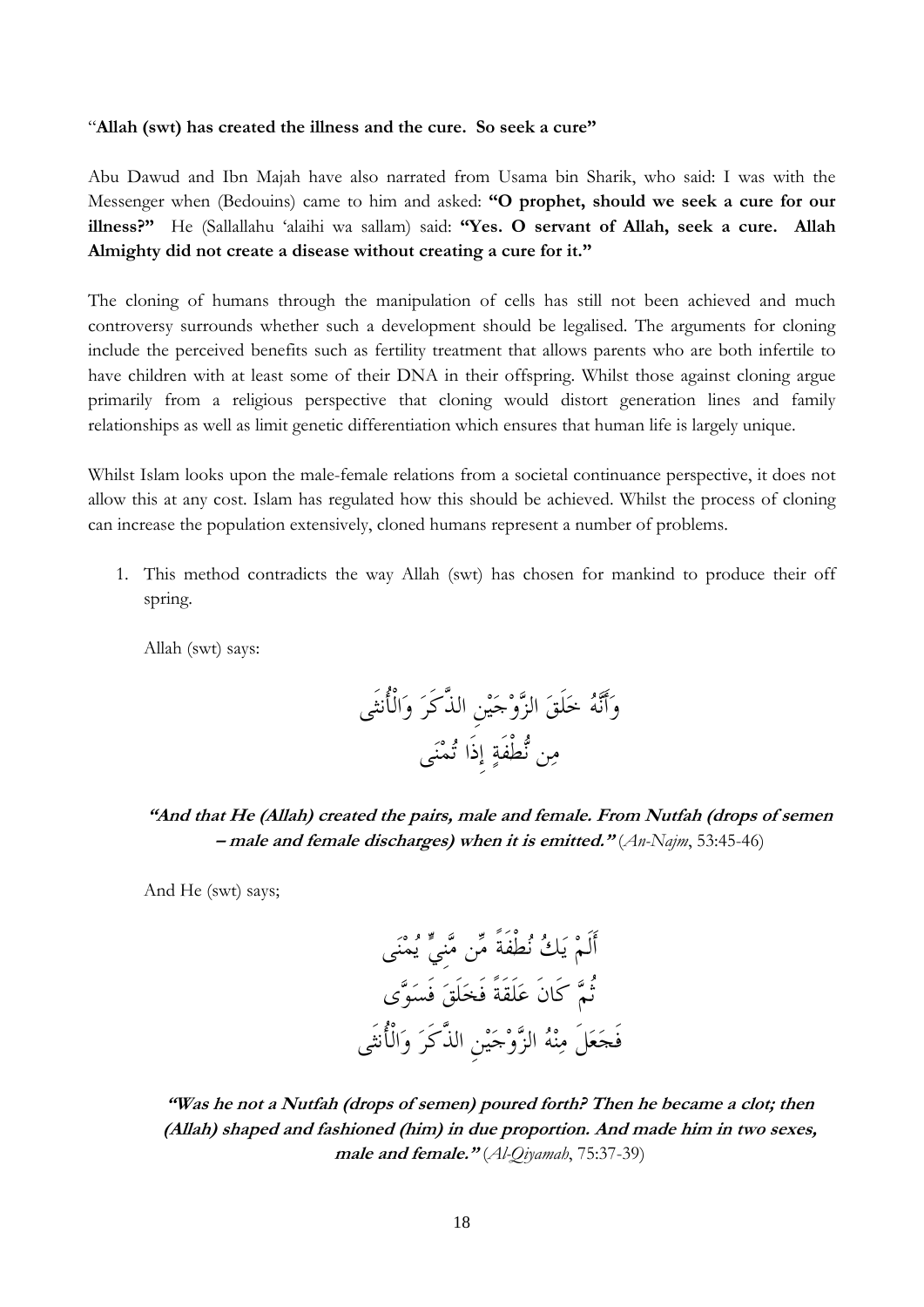2. The children who are born out of cloning females, without a male, have no fathers. In addition, they will not have mothers if the egg that was merged with the nucleus of the cell was placed in the womb of a female different from that female whose egg was used in the cloning process. This is the case because the female whose womb was used to implant the egg is no more than a place to house the egg. This will lead to the loss of that human, where he has no father and no mother. This contradicts the saying of Allah ta'ala,

يَا أَيُّهَا النَّاسُ إِنَّا خَلَقْنَاكُم مِّن ذَكَرٍ وَأُنثَى وَجَعَلْنَاكُمْ شُعُوبًا وَقَبَائِلَ لِتَعَارَفُوا إِنَّ أَكْرَمَكُمْ عِندَ اللَّهِ أَتْقَاكُمْ إِنَّ اللَّهَ عَلِيمٌ خَبِيرٌ

**"O mankind! We have created you from a male and a female."** (*Al-Hujurat*, 49:13)

and also His (swt) saying;

ادْعُوهُمْ لِآبَائِهِمْ هُوَ أَقْسَطُ عِندَ اللَّهِ

**"Call them by the names of their fathers, that is more just in the sight of Allah***."* (*Al-Ahzab*, 33:5)

3. Loss of kinship. Islam has obligated preserving affinity and maintaining it. Ibn Abbas said that the Prophet of Allah (Sallallahu 'alaihi wa sallam) said,

**"Whoever claims relationship by birth to other than his father or elonged to other than those he belongs to, then the curse of Allah, the Angels, and all the people be upon him."** (Narrated by Ibn Majah).

Abi 'Uthman an-Nahri said that he heard Sa'd and Abu Bakrah each of them saying that they had heard and understood from Muhammad (Sallallahu 'alaihi wa sallam) saying,

**"Anyone who makes a claim for somebody other than his father and he knows that he is not his father, then Paradise is forbidden for him."** (Narrated by Ibn Majah).

Abu Hurayrah also narrated that he heard the Prophet of Allah saying (when the verse of cursing was revealed),

**"Any woman who introduced to some people an offspring that does not belong to them, then she has nothing to do with Allah and she will not enter Paradise; and any man who denies his son while looking at him, Allah will not reveal Himself to him and Allah will disgrace him in front of the first and last generations."** (Narrated by Al-Darimi)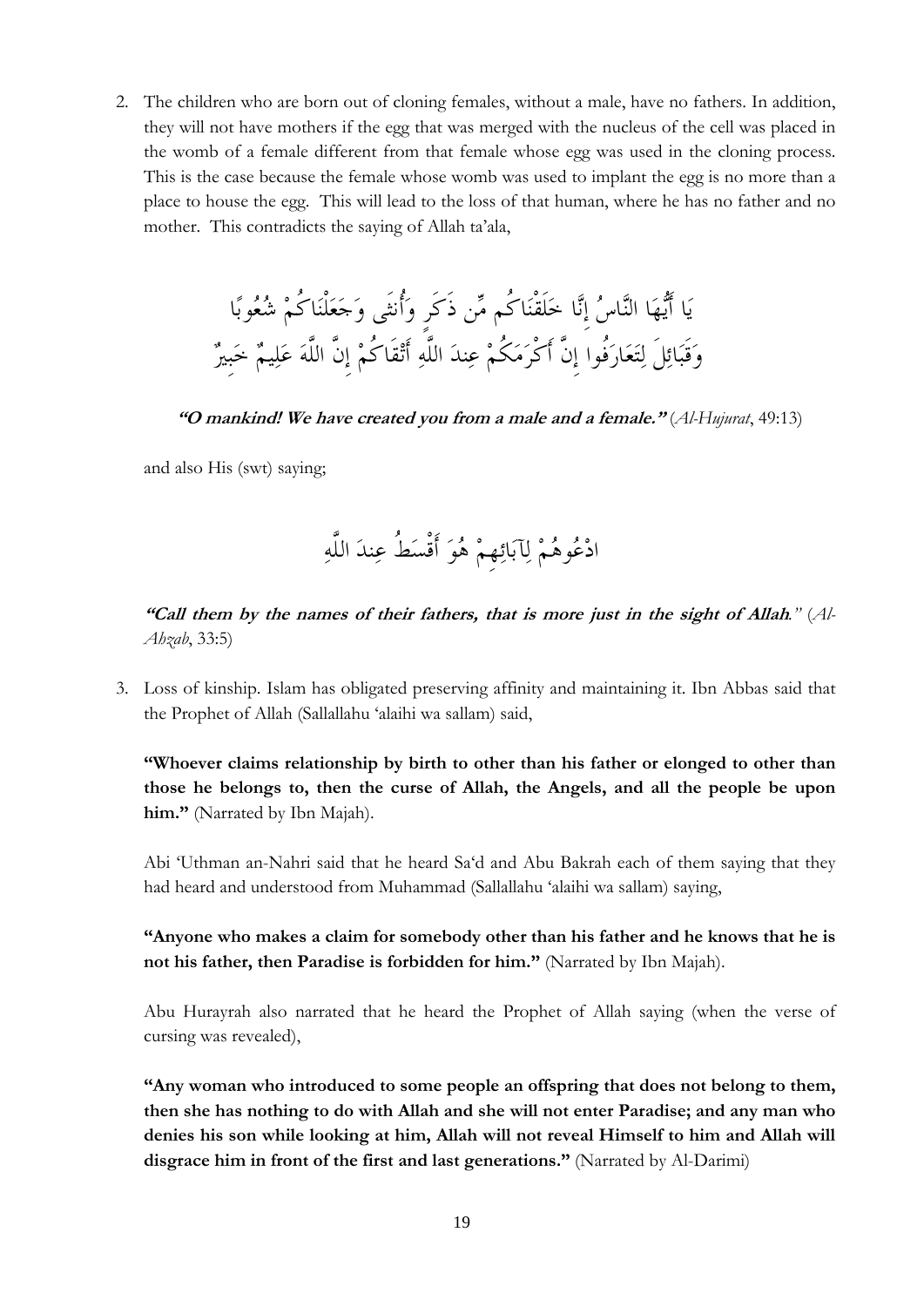- 4. The cloning which aims at producing people who are outstanding in terms of their intelligence, strength, health, and beauty would mean choosing the people with characteristics among the males and the females regardless of whether they were married or not. As a result, the cells would be taken from the males who had the required characteristics, and the eggs would be taken from selected women and implanted in selected women. This would lead to the kinship being lost and mixed.
- 5. The production of children through cloning prevents applying many of the *Shari'i* rules, such as the rules of marriage, kinship, alimony, fatherhood, sonship, inheritance, custody, *Maharim* and '*Usbat* (forbidden degrees of consanguinity) in addition to many other *Shari'i* rules. The affinity would get mixed and would be lost. This goes against the natural way that Allah (swt) has created people, in terms of reproduction. This is an evil process and it would change the structure of society. Therefore, human cloning is *Haram (*forbidden) from a *Shari'i* perspective.

Islam however would permit foetal cloning if the sperm of the father and egg of the mother have been combined within the womb to create a zygote. When this zygote can be divided into many cells, where each cell is able to grow into a foetus, these cells would just be the exact copies of the original zygote. If this zygote is left within in the original mother's womb then it would be permissible. However, if it is implanted in another woman's womb it would be considered *Haram* due to the loss of kinship.

Although cloning would achieve the aims of the Islamic social system, it would be through the loss of kinship and for this reason Islam has prohibited this method of societal continuance, whatever the perceived benefits maybe.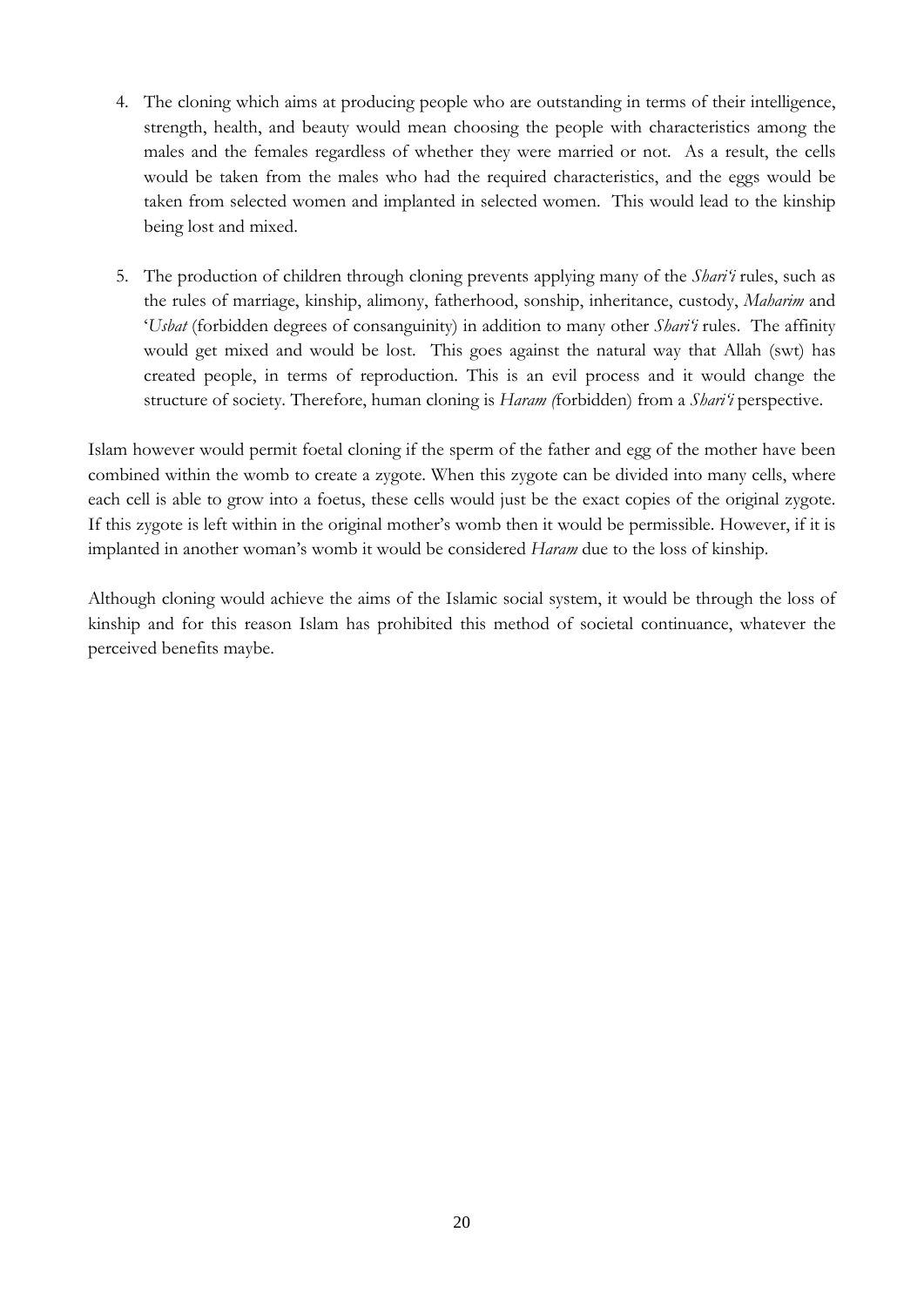## **Drug Abuse**

Drug abuse is a major problem across the world. Although debates regarding solutions continue to grow in the West, they ultimately lead to nowhere and the problem of drug abuse continues to increase. The problem lies in the conflict between the liberal assumption that no one has the moral right to decide what another person can and cannot do with his life and the reality of the problem of drug abuse that has forced secular governments to intervene by bringing in various pieces of legislation to deal with the issue. This conflict has led to differences in the drug abuse policy of various secular countries. In Germany in 1994, for example, the Federal Constitutional Court ruled that drug addiction was not a crime, as was the possession of "*small amounts"* of drugs for personal use. In 2000 the Narcotic Law was changed to allow for "*supervised"* drug-injection rooms. In Sweden, the drug policy has gradually turned from a policy of leniency of the 1960s towards a policy of zero tolerance against all illicit drug use. The official aim is to create a drug free society. Similarly the punishment attached to drug abuse differs from one secular country to another. Currently in the UK penalties for "possession" of Class A drugs may include up to seven years in prison or an unlimited fine, or both. Whereas penalties for "dealing in" Class A drugs can include up to life in prison or an unlimited fine, or both. In Sweden penalties range from fines for minor drug offences and up to a 10 year prison sentences for "aggravated" offences. The Secular Law with its concept of freedom has not been able to deal with the problem of drug abuse in society. The policies and laws of secular countries therefore are constantly being modified to deal with this problem that is only going to get worse.

In contrast, the *Shari'ah* replaces the notion of 'freedom' with the notion of responsibility and accountability. Allah (swt) states in the Qur'an:

يَا أَيُّهَا الَّذِينَ آمَنُواْ إِنَّمَا الْخَمْرُ وَالْمَيْسِرُ وَالأَنصَابُ وَالأَزْلاَمُ رِجْسٌ مِّنْ عَمَلِ الشَّيْطَانِ فَاجْتَنِبُوهُ لَعَلَّكُمْ تُفْلِحُونَ

**"O You who believe! Intoxicants and gambling, (dedication of) stones and (divination by) arrows are an abomination of Satan's handiwork. Avoid (such abominations) that you may prosper."** (*Al-Maaida*, 5:90)

Allah (swt) thereafter states in the next verse:

إِنَّمَا يُرِيدُ الشَّيْطَانُ أَن يُوقِعَ بَيْنَكُمُ الْعَدَاوَةَ وَالْبَغْضَاء فِي الْخَمْرِ وَالْمَيْسِرِ وَيَصُدَّكُمْ عَن ذِكْرِ اللّهِ وَعَنِ الصَّلاَةِ فَهَل أَنتُم مُّنتَهُونَْ

**"Satan's plan is to sow hatred and enmity amongst you with intoxicants and gambling, and to hamper you from the remembrance of Allah and from prayer. Will you not give up?"** (*Al-Maaida*, 5:91)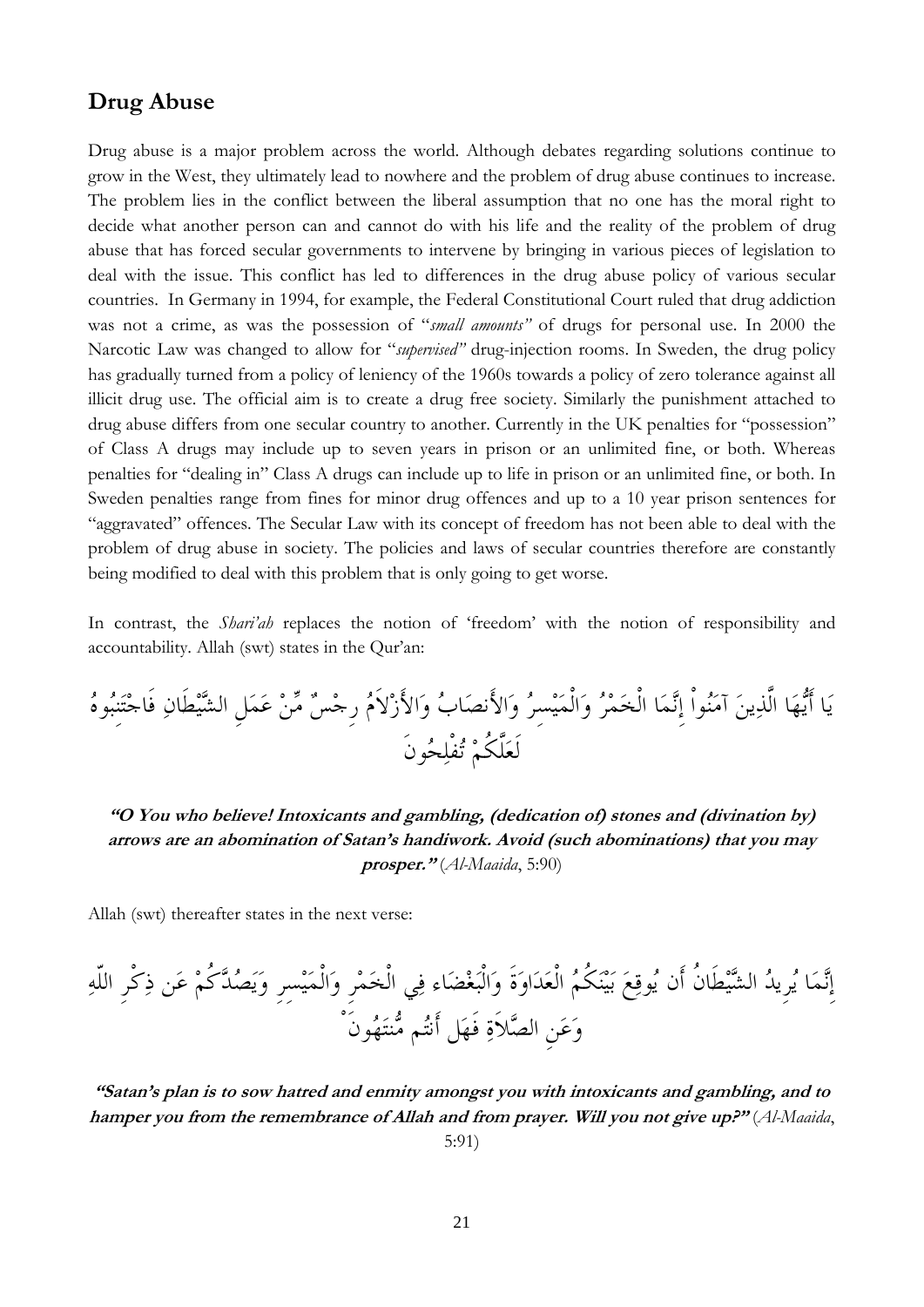There are also numerous ahadith prohibiting the consumption of intoxicants. Ibn Umar (ra) reported that the Messenger of Allah (Sallallahu 'alaihi wa sallam) said, **"Every intoxicant is khamr (wine) and every intoxicant is Haraam (unlawful)."** (Muslim).

The *Shari'ah* also eradicates from the root the never-ending debate that exists in the secular societies with regard to the amount of drug intake that should be legalized as well as how best to classify certain drugs as being most/least harmful. Jabir (ra) narrated that the Messenger of Allah (Sallallahu 'alaihi wa sallam) said: **"Whatever intoxicates in a greater quantity is also unlawful in its smaller quantity."** (Tirmidhi, Abu Dawood and Ibn Majah)

Umm Salmah (ra) narrated that the Messenger of Allah (Sallallahu 'alaihi wa sallam) prohibited every intoxicant and Mufattir (anything which excites and irritates the mind, body and heart). (Abu Dawood)

The scholars have also written extensively on the legal punishments related to the consumption of drugs. Imam Mawardee has stressed that by consuming plants, which cause over-excitement (intoxication), legal punishment of 80 lashes will become necessary. Similarly, Imam Shafee', Imam Malik and Imam Hanbal state that consuming anything intoxicating, however small the amount, will bring the legal punishment of 80 lashes to the person. Since it is the duty of the state to protect the minds of its citizens by outlawing substances that befog the mind, the state will enforce such punishments on those guilty of the crime regardless of whether they are Muslim or Non Muslim. The aim is to protect the individual as well as to eradicate the social problems that arise as a result of the consumption of intoxicants. The *Shari'ah* laws are explicit and consistent on the issue of drugs consumption and are not influenced or in any way shaped by the circumstances. Also there is no discrepancy as is the case with Secular Law, between the individual's viewpoint of personal freedom and the stand the state is forced to take on the issue to eradicate the problem.

*The Shari'ah laws are explicit and consistent on the issue of drugs consumption and are not influenced or in any way shaped by the circumstances. Also there is no discrepancy as is the case with Secular Law, between the individual's viewpoint of personal freedom and the stand the state is forced to take on the issue to eradicate the problem.*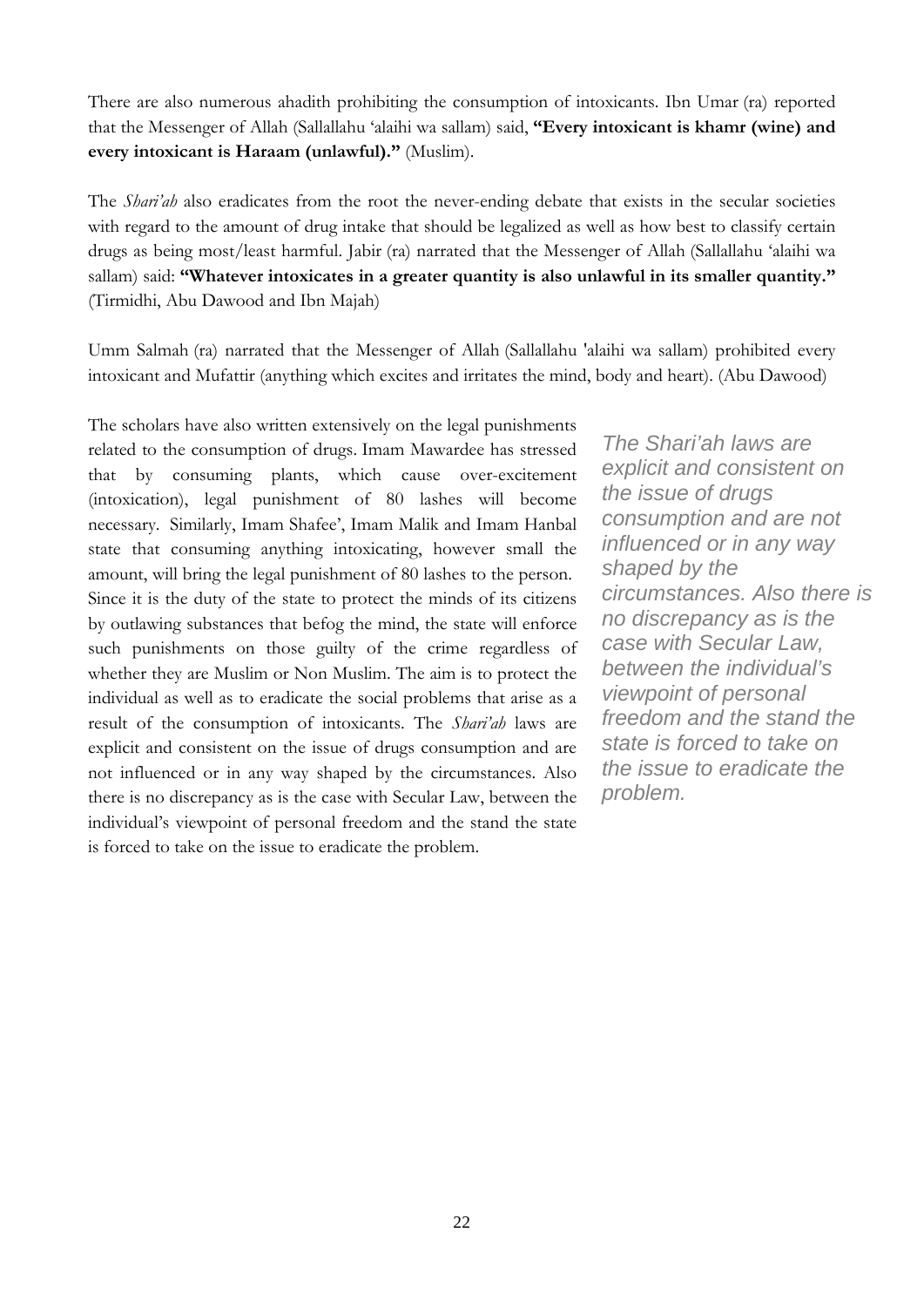# **Defamation**

All societies require both men and women to cooperate and contribute towards the aims of the ideology adopted. Any lies or slander against any individual would have a detrimental effect on the person's standing in society and with others who doubt the person's sincerity.

Western legislation relating to defamation is derived from Roman jurisprudence, where it was deemed important to be able to discuss an individual's character but not to the point of needless pain or injury. Current defamation laws fall into two categories:

- 1. Where an individual has been lied about through some kind speech, and
- 2. Libel where the lie was conducted through a written form.

Although Freedom of Speech is at the heart of Secular societies, we find that there are numerous limits that are placed upon it. Article 17 of the United Nations International Covenant on Civil and Political Rights, for instance, states that::

- 1) No one shall be subjected to arbitrary or unlawful interference with his privacy, family, home or correspondence, nor to unlawful attacks on his honour and reputation, and
- 2) Everyone has the right to the protection of the law against such interference or attacks.

*The underlying tension between the principle of Freedom of Speech and the existence of defamation laws which are seen to limit free speech in society has led to Secular Law, when implemented, to shift from one stand to the other depending on the situation. So despite having racial and religious defamation laws, many Secular countries condemn justified criticism of the atrocities committed by the state of Israel against the Palestinians by referring to them as anti-Semitic and support publication of defamatory material against Islam and Muslims under the banner of 'Freedom of Speech'.* 

Similarly, Article 10 of European Convention on Human Rights allows restrictions on Freedom of Speech which are necessary for the protection of the reputation or the rights of others.

This conflict between Freedom of Speech and the need for defamation laws has led to inconsistency in the way the Secular Law deals with defamation. Thus, compared to other secular countries such as the United Kingdom, the United States' defamation laws are considered less friendly towards the victim. This is mainly due to the protection offered to US citizens by the First Amendment of the constitution which guarantees free speech rights to all citizens and has led to restrictions in the legal options available to the aggrieved party. The British courts do not have such an amendment to consider and apply the way that the US courts do. Therefore, many questionable statements that would be actionable in the UK will not even be considered in the US. Also there exists a stark difference between the damage awards that are offered by different secular societies. Unlike other European countries, in UK all actions for defamation are tried with juries. The juries also decide the amount of damages to be awarded to the claimant. The relatively high damage awards available in English courts compared to awards given in Continental Europe is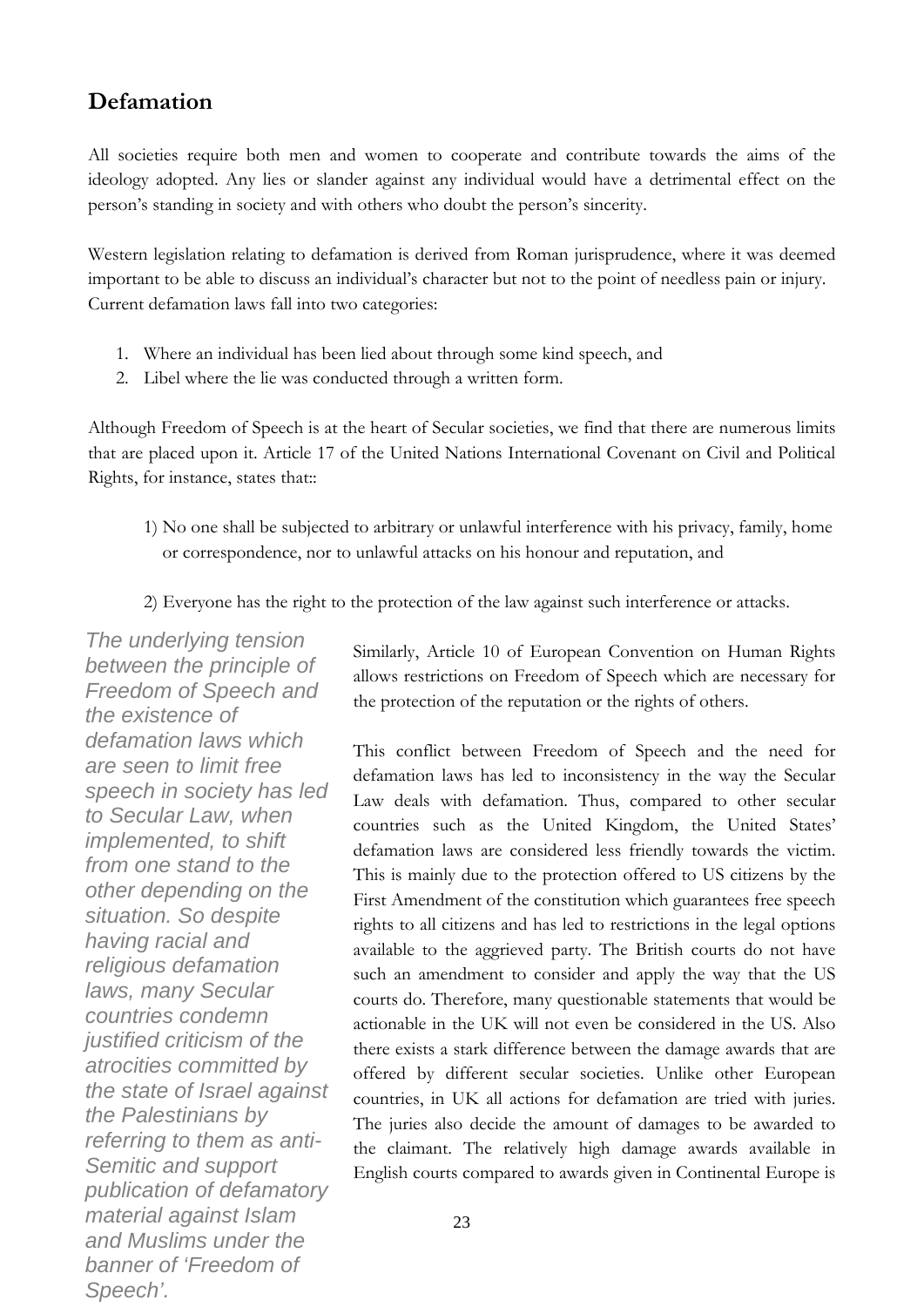due in large part to the jury system that is not used in such cases on the continent.

The underlying tension between the principle of Freedom of Speech and the existence of defamation laws which are seen to limit free speech in society has led to Secular Law, when implemented, to shift from one stand to another depending on the situation. So despite having racial and religious defamation laws, many Secular countries condemn justified criticism of the atrocities committed by the state of Israel against the Palestinians by referring to them as anti-Semitic and support publication of defamatory material against Islam and Muslims under the banner of 'Freedom of Speech'.

In contrast, under the Shari'ah Law, clear defamation laws exist that are placed in order to preserve the society at large. Shari'ah Law protects the honour of its citizens, Muslims and Non-Muslims alike, by punishing those who spread slander against them. The concept of Freedom of Speech is not considered sacred per se and therefore protecting the honour of the citizens is given preference over Freedom of Speech without there being any ambiguity between theory and practice. Islam does not look at such an issue as a balance between good reporting and freedom of speech. Islam views defamation as when an individual's honour or dignity has been attacked. This form of attack can be done verbally ranging from a gathering to a TV discussion or in written form including letters to widely circulated mediums. Islam forbids all such acts for the protection of society and the honour of people. Islam prescribes severe punishments for such acts which include lashing or jail from a month to two years.

Those living under the *Shari'ah* in the Khilafah are free to express their views as long as this does not involve defamatory speech, racial incitement, insulting other people's beliefs or propagating issues forbidden by the *Shari'ah* such as pornography, adultery or the consumption of intoxicants. Therefore, the *Shari'ah* does not give anybody the right to use abusive and offensive language in the name of criticism. With regard to the beliefs of the Non-Muslims, the Qur'an states:

وَلاَ تَسُبُّواْ الَّذِينَ يَدْعُونَ مِن دُونِ اللّهِ

#### *"***Do not abuse those they appeal to instead of God"** (*Al-An'aam*, 6:108)

Similarly, the meaning of the Qur'anic verse:

لاَ إِكْرَاهَ فِي الدِّينِ

#### *"***There is no compulsion in religion"** (*Al-Baqara*, 2:256)

ensures the right of Non-Muslims to practise their religion without being ridiculed is protected.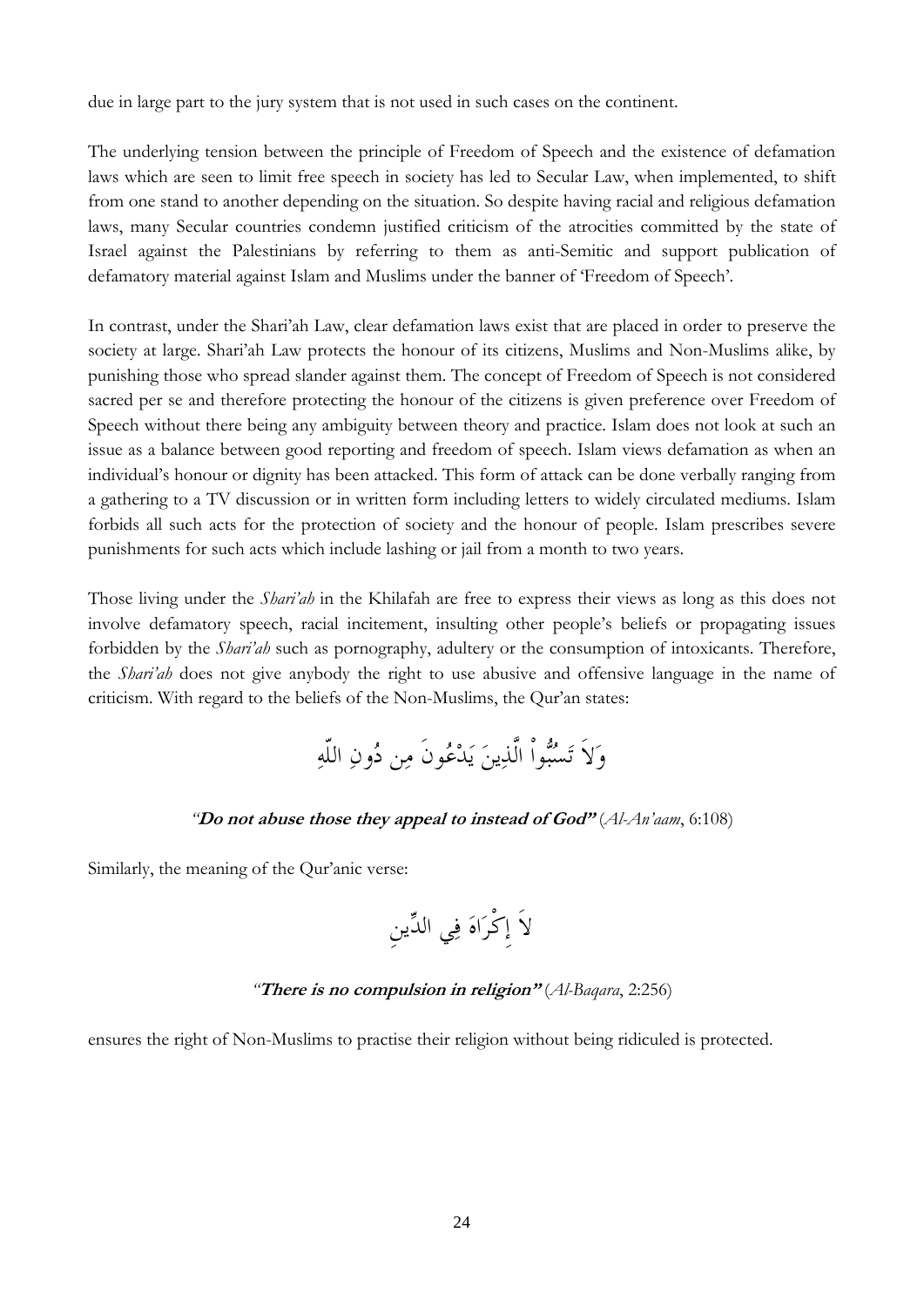# **Space Travel**

Space travel began during the era of intense competition between the US and USSR when they were competing with each other for global supremacy. Whilst many movies have presented space as a fantasy in search for extra terrestrial life, the budgets of NASA and the ESA (European Space Agency) reveal a staggering \$17 billion dollars and 3 billion Euros in costs for what seems to be an expensive hobby.

Space, historically has played an important role in advancing technological development. Every day technologies such as weather forecasting, remote sensing, GPS systems, satellite television, and some long distance communications systems critically rely on space infrastructure. Of sciences, most notably Astronomy and Earth sciences (via remote sensing) have benefited from the developments and exploration of space.

Alongside this, life-saving items such as medical equipments (including pacemakers, miniature heart pumps, implantable insulin) and even fire alarms have been created to solve the problems that astronomers faced during space travel. This enabled the native companies to be at the forefront of technological advancements which can be made into an extremely profitable business, further boosting and even driving economies.

The nations that developed space programmes have ensured that space based technology filters down to consumer industries. This has led to the development of satellites which are widely used to provide support for military or security related activities. Developing satellites helps navigate guidance based weapons systems and aids the development of telecommunications. Such developments act as a strong deterrent to other nations who have designs on other parts of the world.

Islam, like any other comprehensive ideological worldview, has a view towards science as the *Shari'ah* texts came to deal with all types of matters that humans face. Islam views technology, industry and material tools as a universal matter - i.e. it is something which is common to all people and does not change according to the existence of different beliefs, places or times. Islam views all tools, techniques and inventions as something that can be adopted because it is not a result of any foreign thought, but rather is a result of material progress. For this reason, Islam not only permits space travel but also encourages it.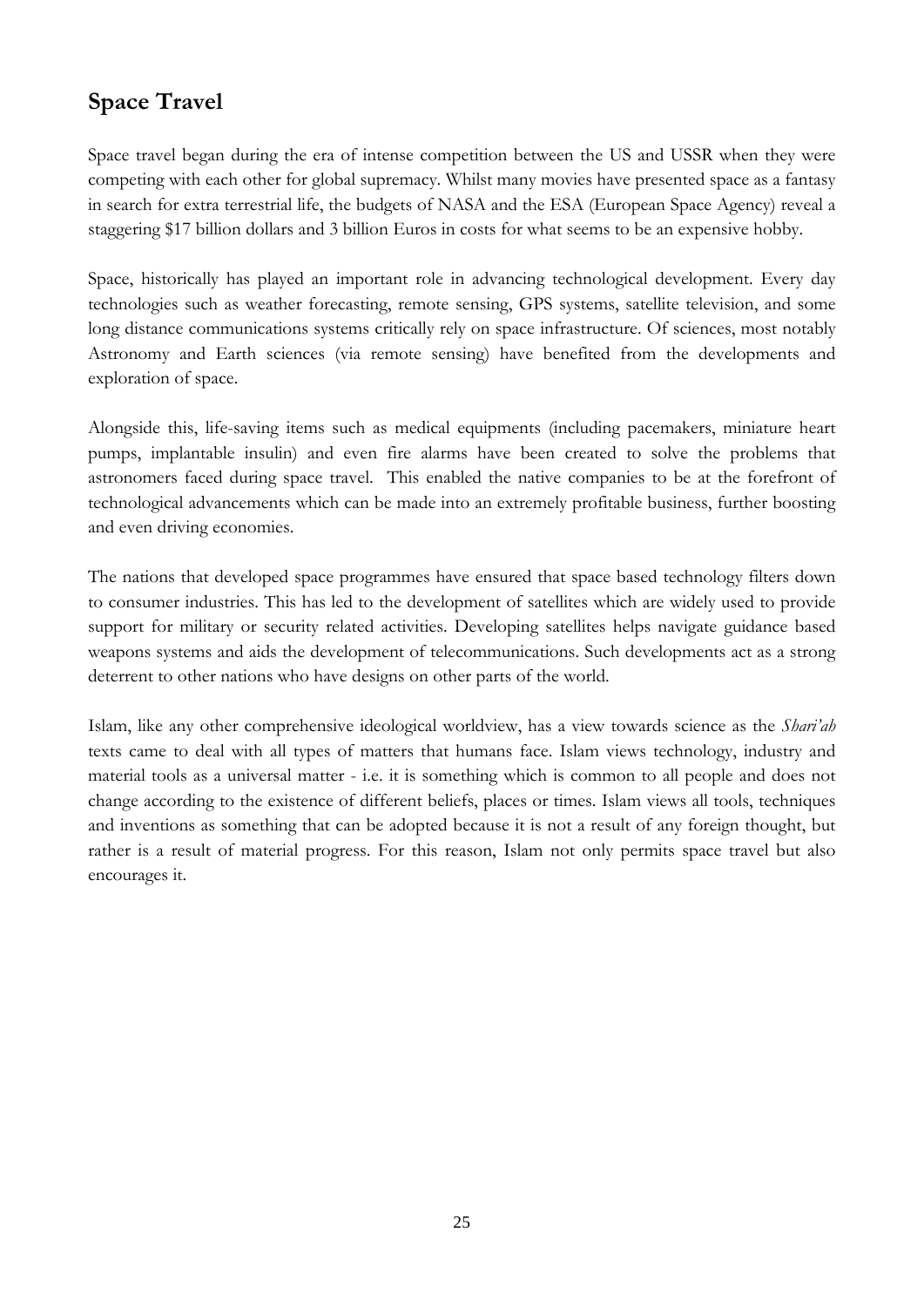## **Intercontinental ballistic missiles (ICBM's)**

Rockets were initially developed and used for great destruction by the Nazis. When WW2 ended, the USSR, Britain and the US scrambled across German territory to acquire all Nazi technology they could get their hands on. The same rockets that were designed to rain down on Britain were then used by scientists as research vehicles for developing the new technology further. The V-2 evolved into the American Redstone rocket used in the early space program. The space race resulted in more powerful rockets being developed where targets could be hit from large distances and today are critical as forms of deterrents.

The initial view in Islam is that in generality all objects are permitted. However, their use has been restricted as all actions require a *Shari'ah* evidence. Although Intercontinental Ballistic Missiles (ICBMs) are allowed in Islam, how they are to be used would require knowledge of the *Shari'ah* rule. ICBMs could be used for reasons ranging from legitimate deterrent measures to the illegitimate killing of innocent civilians. Islam permits the study and use of medicine, engineering, maths, astronomy, chemistry, physics, agriculture, industry, communications including the internet, and the science of navigation and geography. This includes what results from them such as industry, tools, machinery and factories. Also included in this would be industries, whether military or not, such as heavy industry (manufacture of tanks, aeroplanes, rockets, satellites, nuclear technology, hydrogen, electronic or chemical bombs, tractors, lorries, trains and steamships) as well as consumer industries and the manufacture of laboratory instruments, medical instruments, agricultural tools, furniture, carpets and consumer products such as the TV, DVD and Playstation etc. The point being illustrated here is that all objects we know of past, present and future are allowed without restriction unless *Shari'ah* evidence exists to definitively disallow it.

Islam views all the material matters which include the sciences, technology and industry, as merely the study of the reality and a study of how matter can be manipulated to improve the condition and living standards of humanity. This is the view of Islam on science and all its branches. The *Shari'ah* addressed this via numerous verses.

هُوَ الَّذِي خَلَقَ لَكُم مَّا فِي الأَرْضِ

**"It is He Who created for you all that is in the earth."** (Al-*Baqarah*, 2:29)

and

أَلَمْ تَرَوْا أَنَّ اللَّهَ سَخَّرَ لَكُم مَّا فِي السَّمَاوَاتِ وَمَا فِي الْأَرْضِ وَأَسْبَغَ عَلَيْكُمْ نِعَمَهُ ظَاهِرَةً وَبَاطِنَةً وَمِنَ النَّاسِ مَن يُجَادِلُ فِي اللَّهِ بِغَيْرِ عِلْمٍ وَلَا هُدًى وَلَا كِتَابٍ مُّنِيرٍ

**"Do you not see how Allah has made serviceable to you whatsoever is in the skies and whatsoever is in the earth, and He has loaded you with His favours, both the open and the hidden."** (*Luqman*, 31:20)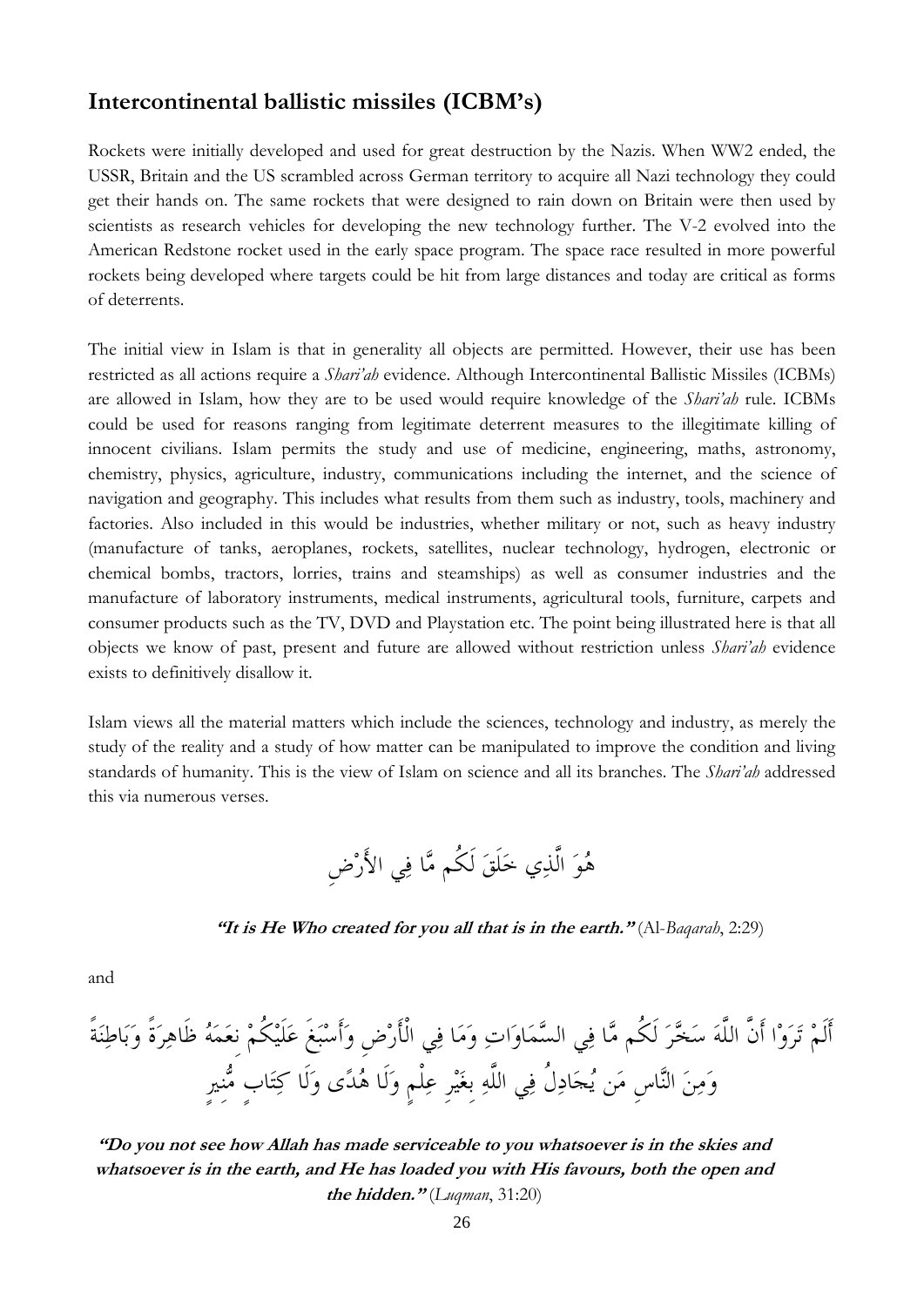الَّذِي جَعَلَ لَكُمُ الأَرْضَ فِرَاشاً وَالسَّمَاء بِنَاء وَأَنزَلَ مِنَ السَّمَاء مَاء فَأَخْرَجَ بِهِ مِنَ الثَّمَرَاتِ رِزْقاً لَّكُمْ فَلاَ تَجْعَلُوا لِلّهِ أَندَاداً وَأَنتُمْ تَعْلَمُونَْ

**"Who has appointed the earth a resting-place for you, and the sky a canopy; and caused water to pour down from the sky, thereby producing fruits as food for you."** (Al-*Baqarah,* 2:22)

and

وَنَزَّلْنَا مِنَ السَّمَاء مَاء مُّبَارَكًا فَأَنبَتْنَا بِهِ جَنَّاتٍ وَحَبَّ الْحَصِيد وَالنَّخْلَ بَاسِقَاتٍ لَّهَا طَلْعٌ نَّضِيدٌ رِزْقًا لِّلْعِبَادِ وَأَحْيَيْنَا بِهِ بَلْدَةً مَّيْتًا كَذَلِكَ الْخُرُوجُِ

**"And We send down from the sky blessed water whereby We give growth to gardens and the grain of crops. And lofty date palms with ranged clusters. Provision (made) for men…"** (*Qaf*, 50:9-11)

These texts allow the general use of objects and materials that are found on or in the earth. From this is derived the Islamic *qaida* (principle): **"All objects are allowed unless Shari'ah evidence prohibits it."** 

and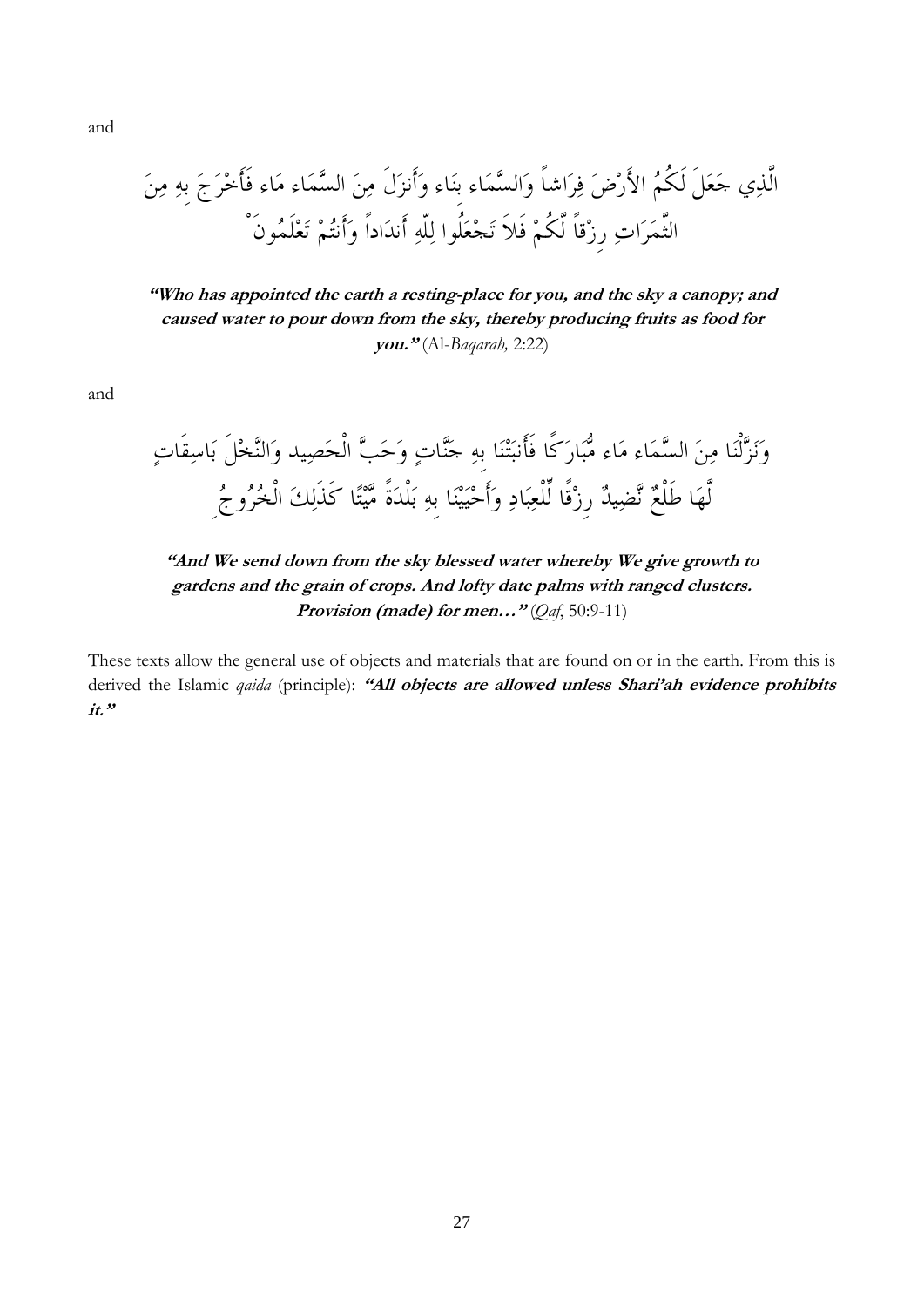# **Intellectual Property**

The Industrial Revolution in the 18<sup>th</sup> century was a significant landmark for the elevation of the Western ideological nations. Advances in technology, engineering, medicine, and science influenced all aspects of life, symbolising the transformation of industry and the transition of an artisan society towards one of mass production.

The idea of protecting intellectual property arose in the shade of the Industrial Revolution. The industrialist nations concluded the Paris Agreement for the protection of intellectual property in 1883, and the Bern agreement of 1886. Following them were no less than twenty other agreements. Then the World Intellectual Property Organisation (WIPO) was founded to oversee these agreements and guard them. In 1995 the World Trade Organisation adopted the idea of protecting intellectual property and so WIPO became part of the WTO. Thus, the WTO stipulated to the states that wished to join it that they must comply with the protection of intellectual property and pass laws binding on their citizens so as to protect the intellectual property in their lands.

## In the words of the WIPO itself:

*"The need for international protection of intellectual property became evident when foreign exhibitors refused to attend the International Exhibition of Inventions in Vienna in 1873 because they were afraid their ideas would be stolen and exploited commercially in other countries"* (http://www.wipo.int)

Essentially the question that arose was related to the apparent plagiarism of someone's idea. In other words, does an idea belong to anyone? Can someone benefit from someone else's idea? Is there any inherent value in an idea? Can any individual control the use, or non-use of an idea or invention?

The laws protecting intellectual property, up until now, give the individual the right to protect an invention and grant power of disposal and prevent others from using this invention without permission. The governments of all nations undertake the protection of this right and punish anyone who may transgress it during the lifetime of the individual, or even tens of years after the inventor's death. The protection laws also include the 'inventor' companies.

In the context of intellectual property, what is meant by the 'invention' is the idea or knowledge that one's mind has arrived at which has not been discovered by anyone before. The most significant inventions are regarding knowledge used in the manufacture and production of goods and services, or simply 'technology'.

The laws of intellectual property, very broadly, embody the legal rights that result from intellectual activity in the industrial, scientific, literary and artistic fields. The laws of protecting intellectual property give the individual the right to protect an invention, granting the power to dispose of it and prevent others from using this invention without permission. This means that another person cannot come along and take science forward from where it is. A newcomer has to re-design and re-invent from scratch, rather than build on what already exists. As an example, only Microsoft can further develop 'Windows' (the operating system of the majority of personal computers on the planet). No one else can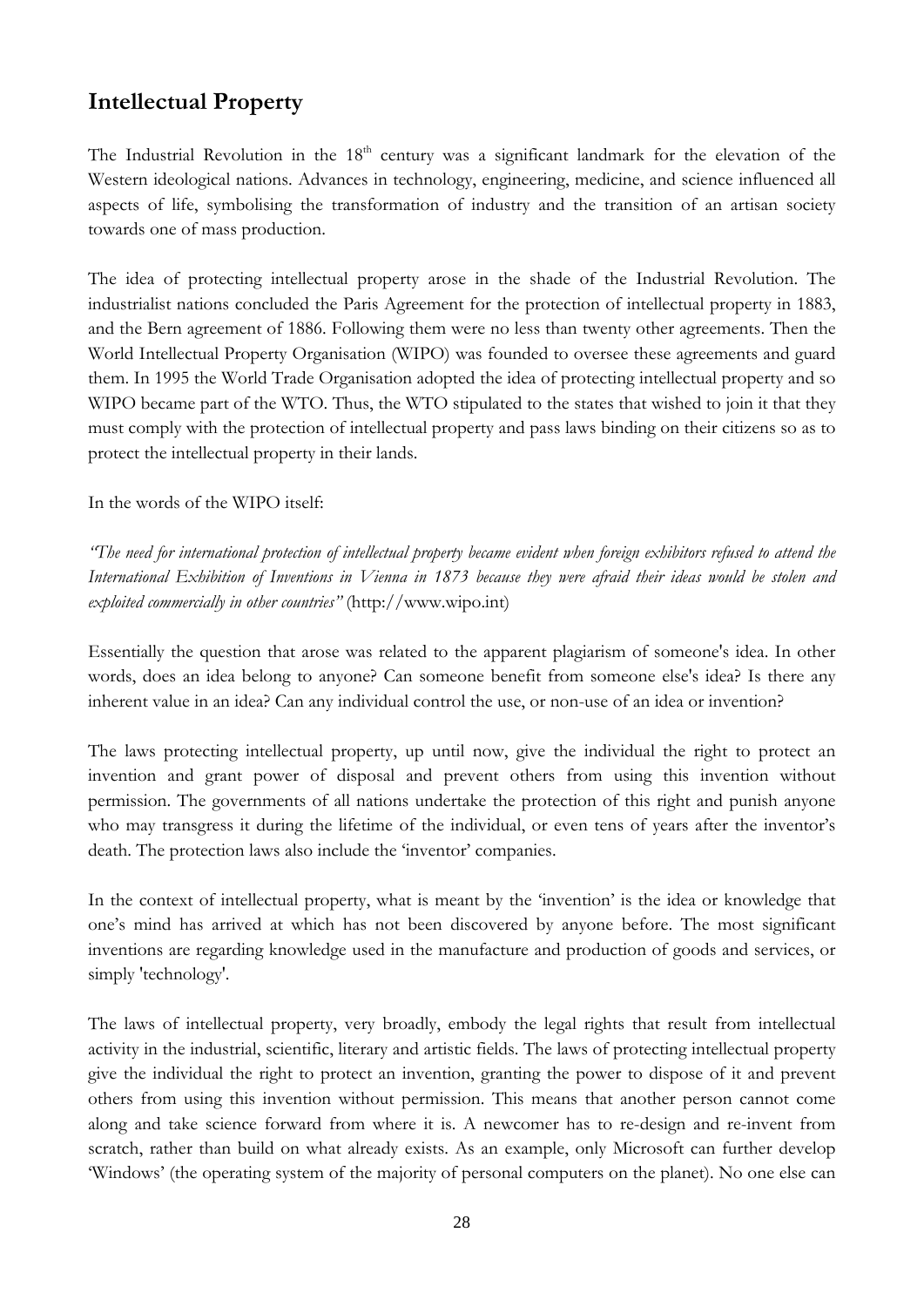collaborate and build on the innovations and code already there, hence, there is greater interest in 'Open Source' software.

This can also be seen if a person buys a book or a movie that is copyright protected or if a life-saving anti-retroviral drug for HIV is discovered. All rights belong to the patent-holder who alone has the right to impose restrictions on the sale, consumption, or utilisation of the product.

Intellectual property is divided into two categories:

a. Industrial property: This includes inventions (patents), trademarks, industrial designs, etc. b. Copyright: This includes literary and artistic works such as novels, poems and plays, films, musical works, etc.

## **Inventions (patents)**

A patent is a monopoly given by a government that confers exclusive rights upon the creator of an invention the sole right to make, use, and sell that invention for a set period of time.

It is intended to prevent mechanical inventions, chemical processes etc. from being copied. A patent allows the holder to exclude anyone else from making, using or selling the 'invention' for up to twenty years, although this can be, and often has been, extended by clever manoeuvring for up to thirty years or even longer.

A patent provides protection for the invention to the owner of the patent. Patent protection means that the invention cannot be commercially made, used, distributed or sold without the patent owner's consent. These patent rights are usually enforced in a court, which, in most systems, holds the authority to stop patent infringement.

A patent owner has the right to decide who may - or may not - use the patented invention for the period in which the invention is protected. The patent owner may give permission to, or license, other parties to use the invention on mutually agreed terms.

## **Trademarks**

A trademark is a distinctive sign, which identifies certain goods or services as those produced or provided by a specific person or enterprise.

The system helps consumers identify and purchase a product or service because its nature and quality, indicated by its unique trademark, meets the consumers' needs.

A trademark provides protection to the owner of the mark by ensuring the exclusive right to use it to identify goods or services, or to authorise another to use it in return for payment. Trademark protection is enforced by the courts, which in most systems have the authority to block trademark infringement.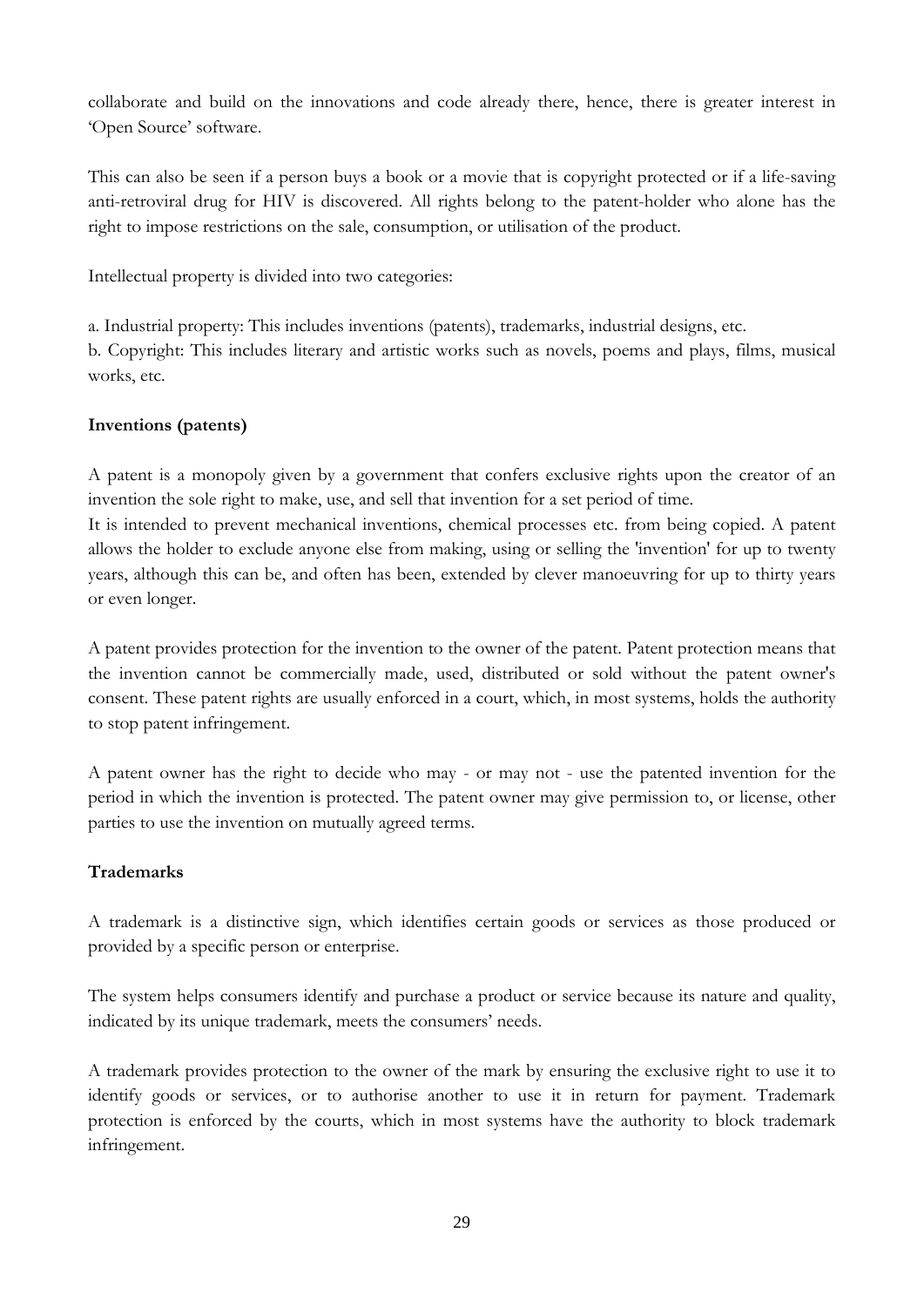## **Copyright and Related Rights**

Copyright is a legal term describing rights given to creators for their literary and artistic works. It deals with printed publications, sound and television broadcasting and even computerised systems for the storage and retrieval of information. The original creators of works protected by copyright, and their heirs, have certain basic rights. They hold the exclusive right to use or authorise others to use the work on agreed terms.

This is the history and reality of intellectual property. Therefore what is required is the *Shari'ah* rule for ownership of sensed and tangible goods such as a trademark and a book and the non-tangible such as a scientific theory and an idea of an invention stored in the mind of a scientist. That is to say, what are the *Shari'ah* rules relating to the private ownership of assets and thoughts?

Islam has organised ownership by considering it an aspect of the survival instinct. Thus, it legitimised ownership for the Muslim to satisfy this instinct, which will ensure survival and a respectable life. Therefore, it allowed him to own most assets such as cattle, houses and the produce of the land. It forbade him from owning certain assets such as whisky, bacon and crack cocaine. Similarly, Islam encouraged him to use his intellect and seek knowledge and permitted him to receive payment for teaching others. It legislated means that permit ownership such as selling, hiring and inheritance. It forbade him from utilising other means such as usury and gambling.

Ownership in Islam is the permission given by the Legislator to people to benefit from the asset. As for the private ownership, it is a *Shari'ah* rule valued by the asset or the benefit ascribed to the individual, thus enabling him to benefit from the asset itself or taking a compensation for it. Private ownership in Islam cannot be asserted as valid unless proven by the *Shari'ah* rule, and approved of its means of ownership. Thus, the right to own a thing does not arise from the thing itself or from the fact that it is beneficial. Rather it only arises from the permission of the Legislator to own it by one of the legitimate means of ownership, such as selling or receiving a gift.

Islam has given the individual the authority over the thing that he owns. It enabled him to freely dispose of it and benefit from what he owns according to the *Shari'ah* rules. It also obliged the Islamic State to protect private ownership. It laid down punishments to deter those who infringe upon the ownership of others.

In regards to intellectual property specifically, there are two types of private ownership. One of them is sensed and tangible such as a trademark and a book. The second is sensed but not tangible such as a scientific theory or an idea of an invention stored in the mind of a scientist. The ownership of the trademark is allowed, thus an individual can own it and benefit from it by utilising it or selling it. The Islamic State is obliged to protect this right of the individual. One will be able to freely dispose of it, and others will be prevented from infringing upon this right. This is because the trademark has a material value in Islam since it is part of the trade allowed by the *Shari'ah*. The trademark is an invented sign placed by the trader or manufacturer on products to distinguish them from the products of others, which assists the purchasers or consumers to recognise them. This definition does not include the trademarks that have not been used yet. This is different from Legislation in Europe, which have defined them as: "Any mark that was used or was intended to be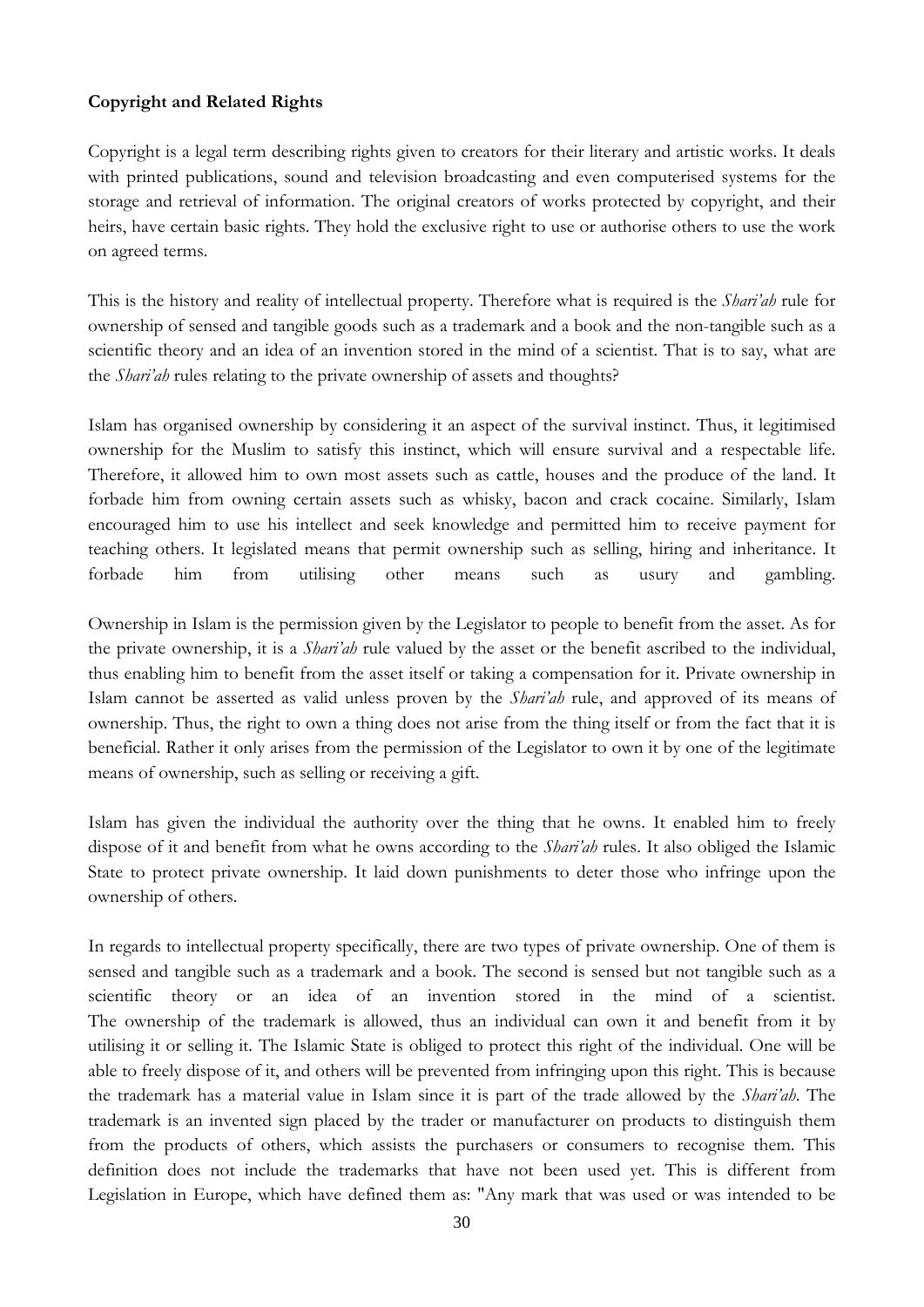used". This is because the value of the trademark results from it being part of an existing trade. If one sells it to someone else, its benefit and rights of disposal are transferred to the new owner. The ownership of a scientific theory or an idea of an invention where the owner has not written down on paper or recorded on a disk/cassette, is initially the ownership of its owner. It is allowed for one to sell it or inform someone else about it if it has a value in Islam. If one does that then it is allowed for the one who then possesses it to legitimately dispose of it without any restriction from the first owner according to the rules of the *Shari'ah*. This rule also applies to anyone who buys a book, disk or cassette, which contains an intellectual subject, whether scientific or literary. One also has the right to read it and benefit from whatever information that may be in it. One has the right to dispose of it by copying, selling or donating it to someone. However, one is not allowed to ascribe the scientific subject to anyone other than the one who originated it, otherwise one would have made a lie and forgery both of which are prohibited by Islam. Thus, respecting intellectual property is an ethical right, which is realised when the thought is ascribed to the one who originated it and not by preventing others from using it without permission.

As for the conditions which have allowed the authors of books, programs, and inventors to stipulate in the name of intellectual protection such as the publishing rights, and the patent on an invention; these are not *Shari'ah* conditions. This is because the requirements of the contract of sale in Islam are different: just as it gives the purchaser the right to own it, it also gives the right to dispose of what is owned. Any condition that contradicts the requirements of the contract of sale, the purchaser is free not to observe it, even if there are a hundred conditions. As long as the conditions of protecting intellectual property make the use of the sold asset restricted to one sort of benefit to the exclusion of another, then they are invalid conditions and contrary to Islam. This is because it contradicts the requirement of contracts in Islam of selling, which enables the purchaser to freely dispose of, and benefit from, the asset in any legitimate manner such as selling, trade, gift etc. Therefore, there is no such thing in Islam as protection of publishing rights, copyrights and patents. Rather they are permissible rights. Thus, the thinker, scholar or inventor of a program owns his knowledge as long as his knowledge is with him and he has not taught it to others. However, once the knowledge goes out to others through teaching, selling, etc., then the knowledge is no more the thinker's property. This is because it went out from ownership once sold. So the thinker does not possess the right to prevent others from freely disposing of it after its ownership has been transferred to them.

In summary:

- Ownership in Islam is the permission of the Legislator for one to benefit from an asset. Private ownership is determined by the *Shari'ah* rule; this ascribes an asset or a benefit to an individual, thus enabling one to benefit from the asset itself. Thus, the right to own a thing does not arise from the thing itself or from the fact that it is beneficial as in the Capitalist model.
- Ownership in Islam means the right of disposal. The individual has authority over the thing that he owns. Islam enabled him to freely dispose of it and benefit from what he owns according to the *Shari'ah* rules. It also obliged the Islamic State to protect private ownership and laid down punishments to deter those who infringe upon the ownership of others.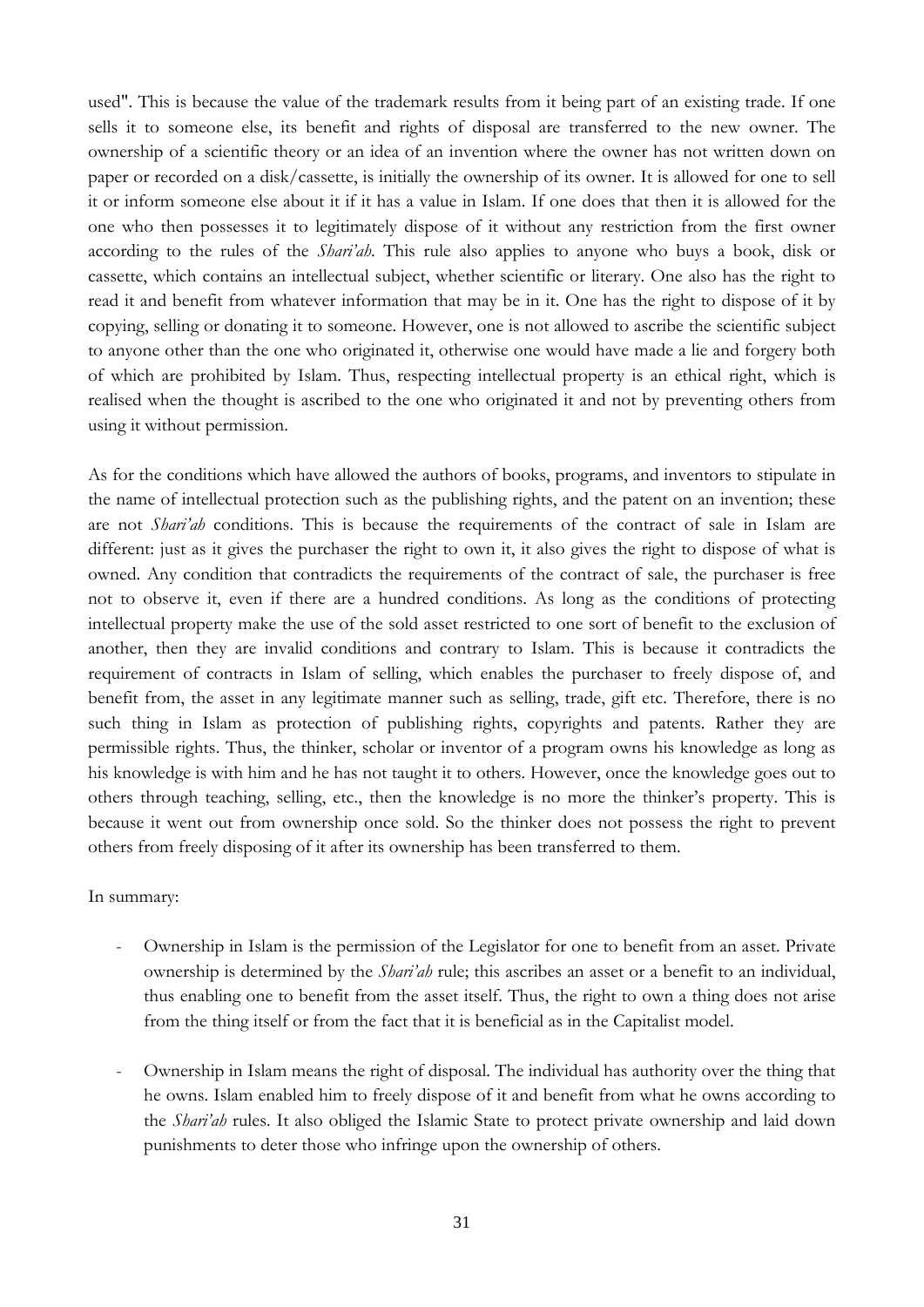- Thoughts are not subject to ownership. However every idea originates from a mind, hence the mind is the initial 'home' for any particular thought from the perspective of reality. Thus one can ignore it or dispense of it seeking a material value. However, once dispensed it cannot be subjected to copyright (as this is an invalid contract) or patent (as this is not subject to ownership according to Islam.)
- On the other hand, trademarks are sensed, tangible and have a material value because they are a component of a trade. Therefore, it is allowed for an individual to own it and the Islamic State is obliged to protect this right of the individual who will be able to freely dispose it, and others will be prevented from infringing upon this right.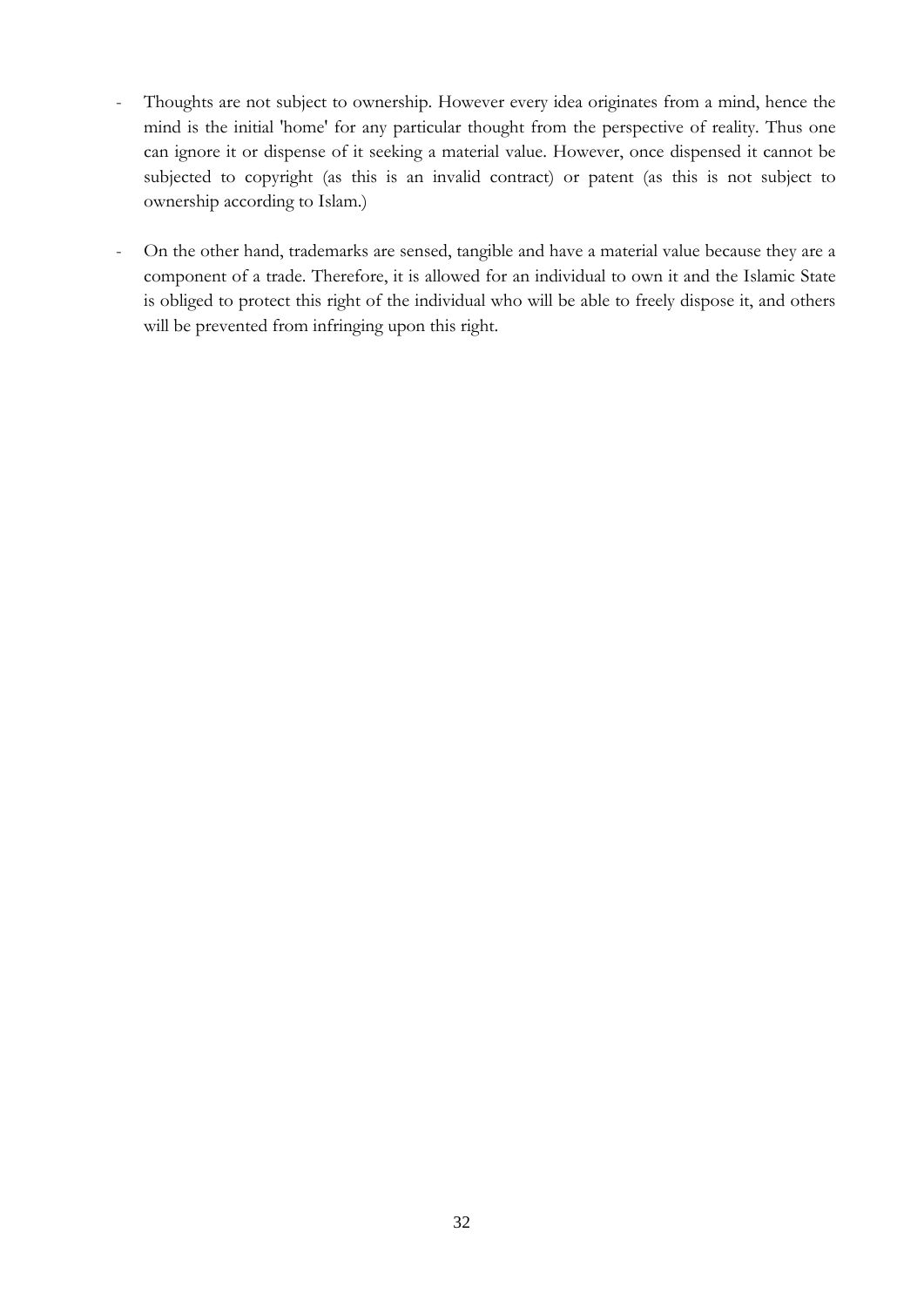# **Nanotechnology**

Nanotechnology is the development and production of artefacts in which a dimension of less than 100 nanometres (nm) is critical to functioning (1 nm = 10-9 m/40 billionths of an inch) (atom 0.1 nm, DNA (width) 2nm, Protein 5 - 50nm, virus 75-100nm, bacteria 1,000 - 10,000nm, white blood cells 10,000nm). Nanotechnology holds out the promise of materials of precisely specified composition and properties, which could yield structures of unprecedented strength and computers of extraordinary compactness and power. Nanotechnology may lead to revolutionary methods of atom-by-atom manufacturing and to surgery on the cellular scale.

On December 29, 1959, the American physicist Richard Feynman gave a seminal lecture to the American Physical Society entitled "There's Plenty of Room at the Bottom". In his address, he presented the benefits to society that would accrue if it were possible to manipulate matter and manufacture artefacts with precision on a scale of only a few atoms across, which corresponds to a dimension of about 1 nanometre. He foresaw the impact that miniaturisation would have on the capabilities of electronic computers. He also predicted the development of methods that are now used to make integrated circuits and the emergence of techniques for writing extremely fine patterns with beams of electrons. He also mentioned the possibilities of making machines at the molecular scale, which would enable the manipulation of chemical and biological molecules.

George W. Bush, in his 2005 budget provided \$1 billion for the multi-agency National Nanotechnology Initiative (NNI) to ensure US leadership in Nanotechnology as it viewed this to be the next Industrial Revolution.

Although Nanotechnology is in its early stages it can be seen that technology at a nano-reality will mean an unprecedented leap in technology. Therefore, molecular structures could be mobilised in their billions as programmable robots to assemble anything from jets, engines, consumer products to glass. Applications for nano-scale machines can be released into the body to detect and repair damage to cells.

This is the reality of Nanotechnology. As mentioned before, the Islamic ruling on all objects is that in origin they are all permissible. The study, research and development of such objects is allowed for all Muslims to undertake. Its use and the manner in which it can be deployed is however restricted. Therefore, the uses of Nanotechnology would require an evidence for it to be used in a specific manner. It would not be permissible to use Nanotechnology to create objects and material where the domestic population could be spied upon as this is something Islam condemned. However Islam has made it obligatory for the Islamic State to have industry in order for machines and heavy industrial goods to be produced. This can be for war purposes or domestic purposes. For war, the Islamic State can produce all the latest weaponry (conventional, biological, nuclear or chemical) for deterrent purposes. It is not allowed to wipe out the enemy by using Nanotechnology as well as by any other technology, as the message of Islam needs to be spread to all humanity and this cannot be achieved if the other 'side' is wiped out. In sum, Nanotechnology is perfectly permissible in many areas including, but not specific to, the areas of medicine and biology as well as optics and aeronautics.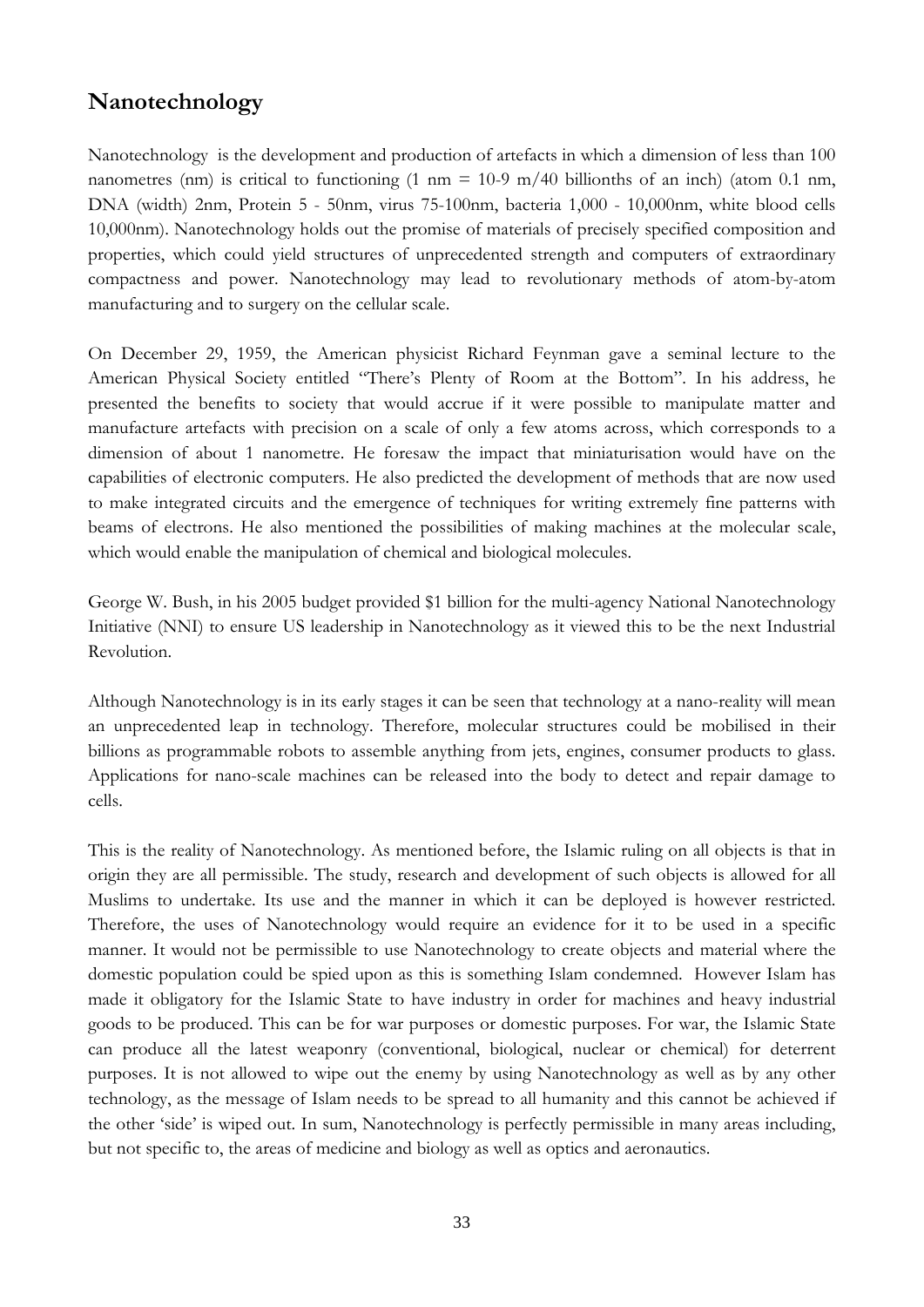# **Companies**

Companies have today become part and parcel of modern life. Companies such as Coca Cola, McDonalds, ExxonMobil and General Electric represent awe inspiring success stories. Their global reach with thousands of workers and the ability to mobilise resources and people who churn out billions in profits every year makes such structures central to any economy.

During the medieval ages as long-distance trade grew, new forms of commercial organisations appeared. At first, informal associations gave way to legal partnership. After the 16<sup>th</sup> century, the chartered company replaced the temporary partnership as the customary way for merchants to organize their affairs. These companies, created by the state - but privately owned and managed - held national monopolies over trade with certain regions. These first corporations were not-for-profit but for building institutions, such as hospitals and universities, for the public good. They had constitutions detailing their duties that were overseen by the government. Straying outside these duties was punishable by law.

The first of such companies was the East India Company that was set up by the British merchant adventurers and was granted the Royal Charter of Queen Elizabeth I in 1600. Partners combined their personal stock, turning it into company stock to create the world's first commercial corporation. It shipped out gold and silver to Asia in return for spices, textiles and luxury goods. The East India Company expanded into a vast enterprise, conquering the Al Hind region (India) with a total monopoly on trade and all the territorial powers of a government. At its height, it ruled over a fifth of the world's population with a private army of a quarter of a million.

Today companies have evolved into numerous different structures that generate much wealth for their domestic economies. Western secular democracies have defined the company contract as the Solitary Will. The Solitary Will is where an individual agrees to the written constitution of a company by purchasing its shares with no formal offer from anyone. This is termed as the Individual Will whereby shares could be exchanged very quickly without the need for two people to continuously come together and have a formal offer and acceptance. Hence a company is defined as a contract according to which two or more persons contribute to a financial project by providing a share of capital in order to divide the profit or loss that may result from the project.

When a company becomes a statutory business, its partners become separate to the company and the company becomes 'a legal entity in its own right.' In 1886, a landmark decision was made by a US court recognizing the company as a 'natural person' under law. The 14<sup>th</sup> amendment to the Constitution: 'no state shall deprive any person of life, liberty or property' - adopted to protect emancipated slaves in the hostile South - was used to defend corporations and strike down regulations. Relying on the Fourteenth Amendment, added to the Constitution in 1868 to protect the rights of freed slaves, the Court ruled that a private corporation is a *natural person* under the US Constitution, and consequently has the same rights and protection extended to persons by the Bill of Rights, including the right to free speech.

Hence, according to corporate law in the West, once a company has fulfilled all the legal requirements, it is then established and the partners become separate to the company as the company become 'a legal entity in its own right.' This means a company is a physical person and liable to pay its own taxes and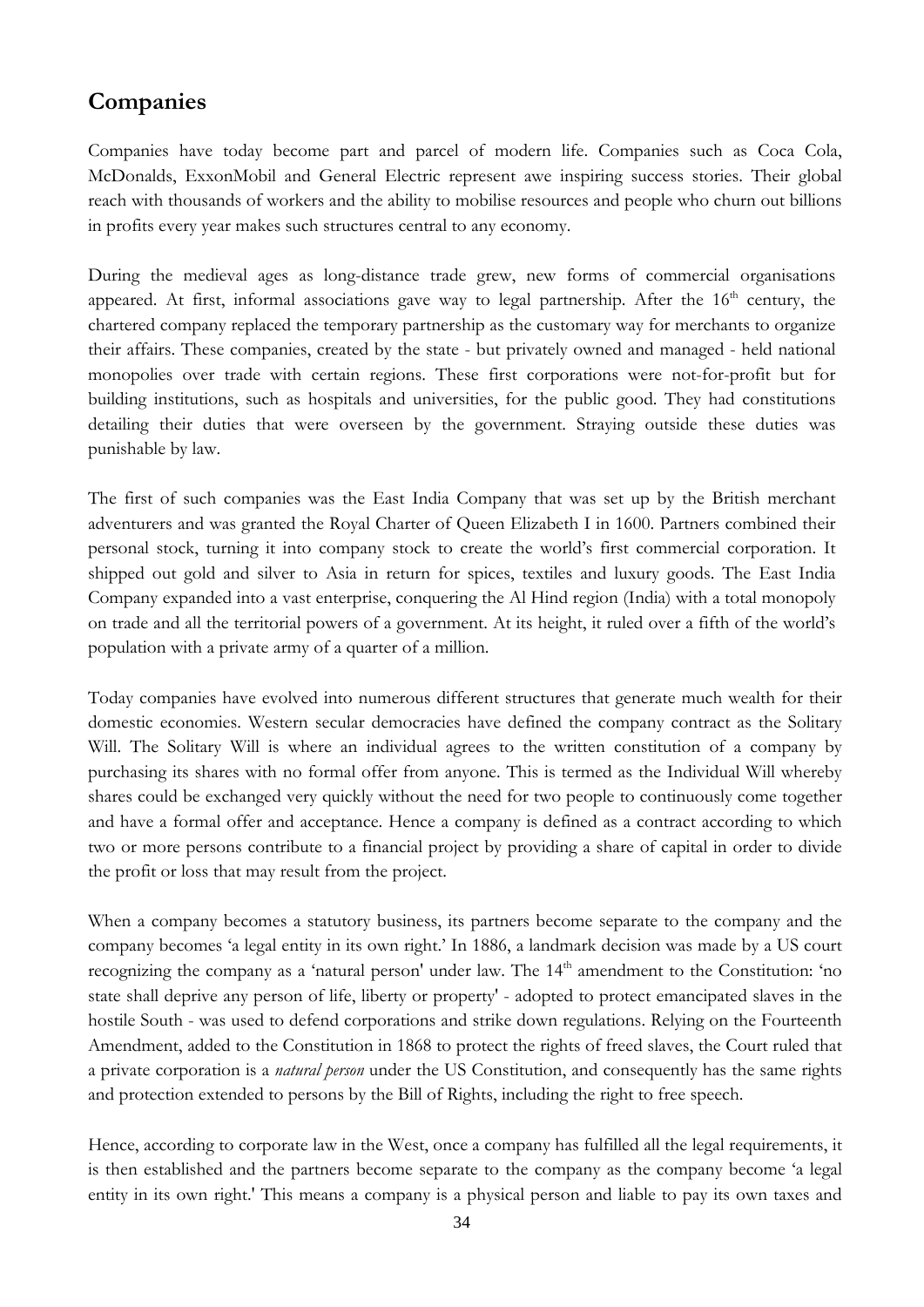can be taken to court and sued. This evolved from a number of incidents that occurred in history, but fundamentally if one was to take McDonalds to court, the wealth of the shareholders, the employees or the directors will not be held in contempt, since it would be this intangible person called McDonalds who would be on trial.

Islam has laid down rules for ownership and designated various rules for when individuals come together and distribute profits amongst themselves. This is different to employment *(Ijara)* where one is compensated for the use of their skill or labour in the form of wages or a salary.

In the Khilafah State (i.e. the Islamic State), companies will operate in pre-determined spheres of the economy, due to Islam designating any utility regarded as indispensable for the community, such that its absence would require people to search far and wide for it, as a public property. This means the utilities would be publicly owned and the revenue generated would be administered for the benefit of all citizens. This is derived from the hadith of the Prophet (Sallallahu 'alaihi wa sallam):

## **"Muslims are partners in three things: in water, pastures and fire."**

This means ownership of key utilities will always remain with the state; however the extraction, development, refining or construction can be undertaken by companies who will be paid for such a contract. This will ensure that the Khilafah becomes self sufficient and is not reliant on foreign companies.

In all the other sectors of the economy, companies can operate freely without any intervention by the state. Individuals can come together to fulfil any need in the economy. A Company *(Sharikah)* is essentially a contract where people come together and instead of paying themselves a salary, they distribute the profits amongst themselves. In origin, a company is a contractual matter and Islam has laid out detailed rules for contracts. In Islamic contracts there must be an offer and acceptance between partners over something (i.e. over the thing they will trade in). Thus, there are always two parties or more in the formation of a company. The work they do forms the subject matter of the contract because this is the reason they have come together. One of them as a minimum must be able to dispose on behalf of the company (i.e. make purchases, dispose of assets etc) and as a result, Islamic companies came to be defined as the following:

1. **The Company of Equals (Al-'Inan)** this is where both partners put their money into a business and work with it. Both partners would have the right to buy and sell and take the company forward, hence all partners are all equal in their deposal.

2. **The Company of Bodies (Al-Abdan)** this is where two or more people come together with their skills such as a consultant, doctor or craftsmen. Although they use their money, the skill they have is what constitutes the basis of the company.

3. **The Company of Body and Capital (Mudharaba)** this is where one funds the capital of the business and the other partner works with it. The partner who provides the capital element is a silent partner and takes no part in the running of the business. The other partner buys and sells on behalf of the company.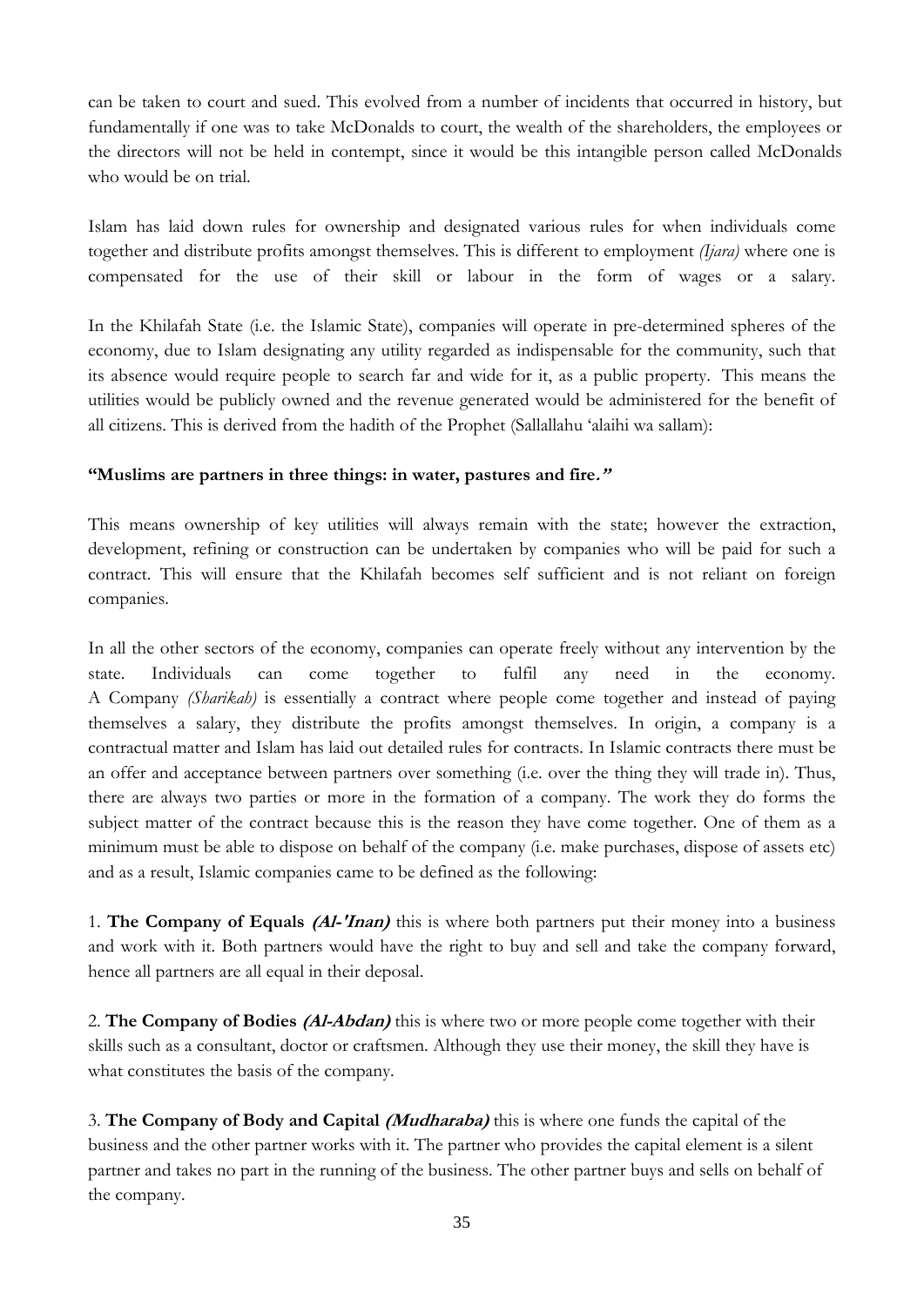4. **The Company of Reputation (Wujooh)** this is a company similar to madharabah but the capital is provided by a silent partner who has respect and standing and based upon this the company trades. The partner could be a rich merchant, which would mean debts will always be paid by this company as they are backed by a wealthy individual.

## 5. **Company of Negotiation (Mufawadha)** this is any combination of the above.

Hence the *Sharika* (Company*)* is an agreement between two or more people to do some type of work in order to make profit. So, one partner usually provides the capital and the other works with it. Sole proprietors are allowed in Islam and this would be the investing of an individual's wealth. The Company and its partners are one unit, not separate; it is their personal wealth which is the capital of the business, and upon this the contract is formed. The profit distribution ratio can be decided according to what is agreed in the contract, i.e. 50/50, 40/60 etc. whilst the loss is distributed relative to the amount each partner invests in the business. Therefore, if only two people owned a company, and the company failed with debts of \$15 billion, the partner who contributed 40% of the capital would need to pay 40% of this debt. A partner's liability will not be limited to the amount put in; thus there is no limited liability in Islam.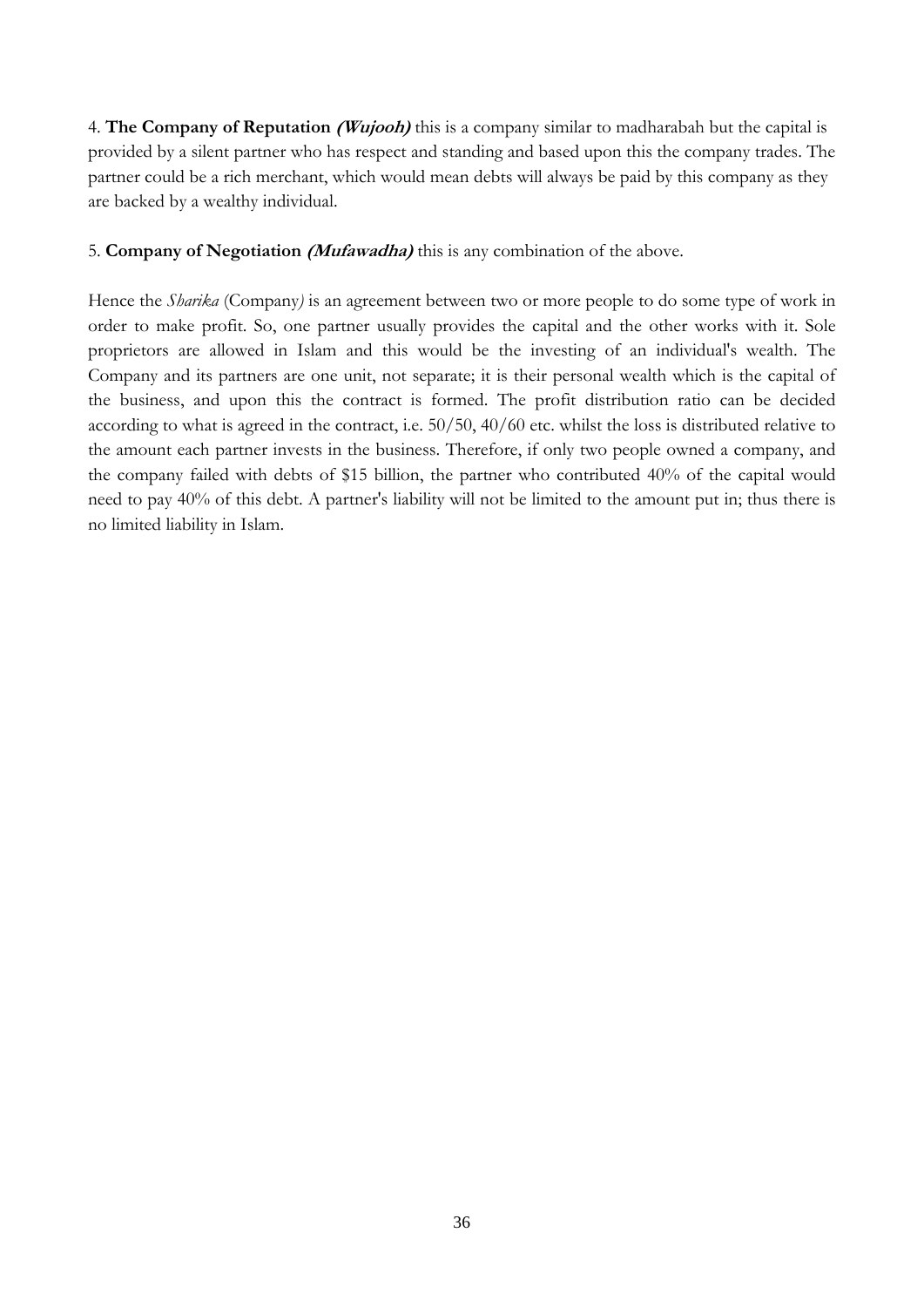# **Conclusion**

The Islamic method of solving problems rests on extracting the solutions from the *Shari'ah* texts. Due to this, the Islamic solutions generally do not change from time and place unless the basis of the ruling disappears. This gives Islamic solutions much consistency, unlike secularism which has the constant struggle of juggling individual freedoms. As secularism looks at protecting freedom, it generally legalises problems rather than solves them. Hence prostitution was legalised due to the right of individual prostitutes to earn a living, pornography was legalized as those involved in the acts are above the age of consent and have consented to engage in such acts, and those who watch such acts have the individual right to do so and the state's job is to protect the right of those who choose to.

Secular Law is laden with ambiguity due to the contradictions that exist between the notions of freedom that it holds sacred and the reality of society which requires laws that limit freedom in order to preserve society at large. This has led to inconsistency in the way it deals with societal problems. The *Shari'ah* has no such ambiguities since it is not based on the illusive concept of freedom. Among other issues, the *Shari'ah* aims to protect and secure the mind and honour of all its citizens, Muslims and Non Muslims alike. To safeguard these aims, the Islamic texts have laid down specific rules to restrict freedom of speech and individual freedom as espoused by Secular Law. It acknowledges the fact that a society is not just made up of individuals and what an individual does will have an impact on the society at large. Therefore, *Shari'ah* is consistent in the way it deals with societal problems and is therefore able to offer clear solutions to the social evils that currently plague the world.

Hence the long term effects of laws are not an issue for secular legislators; for them the removal of all obstacles to personal freedom and the protection of individual rights whatever the effects of such acts is the issue.

The *Shari'ah* texts (the *Qur'an* and *ahadith*) are of the most detailed in thought, the widest in scope for generalisation and the most fertile ground to cultivate general principles. In themselves they are suitable as legislative texts for all peoples and nations. This is because they cover all kinds of relationships, whether between individuals, the state and its citizens, or between states, peoples and nations. However new and multifarious these relationships may be, new thoughts can be deduced from the *Shari'ah* texts. Islam has the broadest scope for generalisation, which can be seen from the grammar, sentences, words, style of expressions in terms of covering the wording (*mantooq*), meaning (*mafhum*), indication (*dalalah*) reasoning (*ta'leel*) and *qiyas* (analogy) based on the *Shari'ah* reason (*illah)* which makes deduction feasible, continuous and inclusive. This ensures the *Shari'ah* is able to encompass any issue or problem at all times and ages. As for being the most fertile ground for cultivating general principles, this is clear from the abundance of general meanings contained within these texts. This is because the *Qur'an* and *hadith* were revealed in the form of broad guidelines even when focusing on specific details. The nature of these broad guidelines is that they give the *Qur'an* and *hadith* general meanings within which collective and detailed issues can be included, and from this arise an abundance of general meanings. These general meanings contain real and perceptible issues and not hypothetical ones. At the same time they are revealed to solve the problems of all humanity, and not of specific individuals. As such, there exist over three hundred general principles (*qawa'id 'aammah*). This enables the *Shari'ah* to be equally suitable for all times, regardless of whether it is the  $7<sup>th</sup>$  century or the 21<sup>st</sup> century, or indeed any other century.